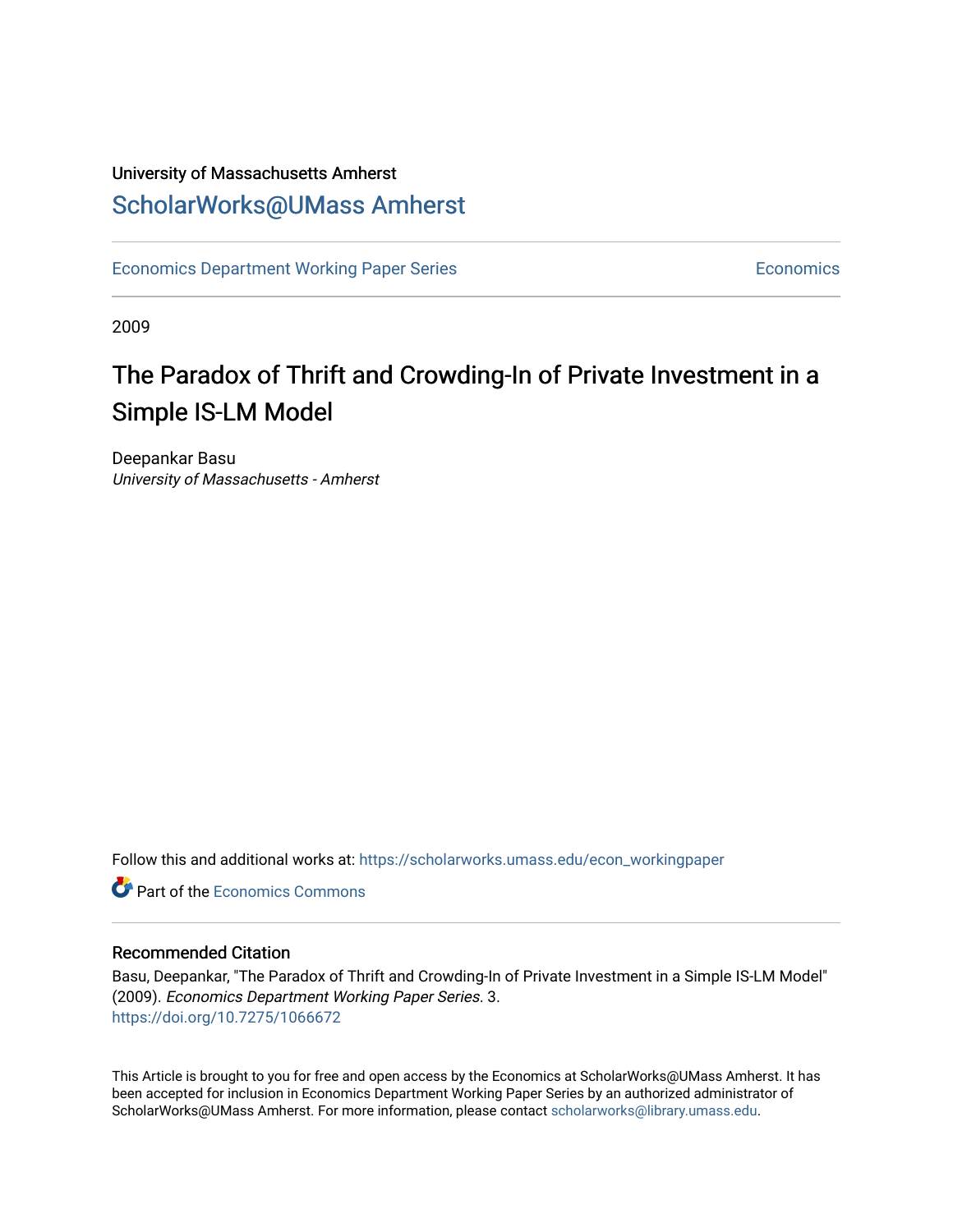# **DEPARTMENT OF ECONOMICS**

## **Working Paper**

The Paradox of Thrift and Crowding-In of Private Investment in a Simple IS-LM Model

by

Deepankar Basu

Working Paper 2009-14



## **UNIVERSITY OF MASSACHUSETTS AMHERST**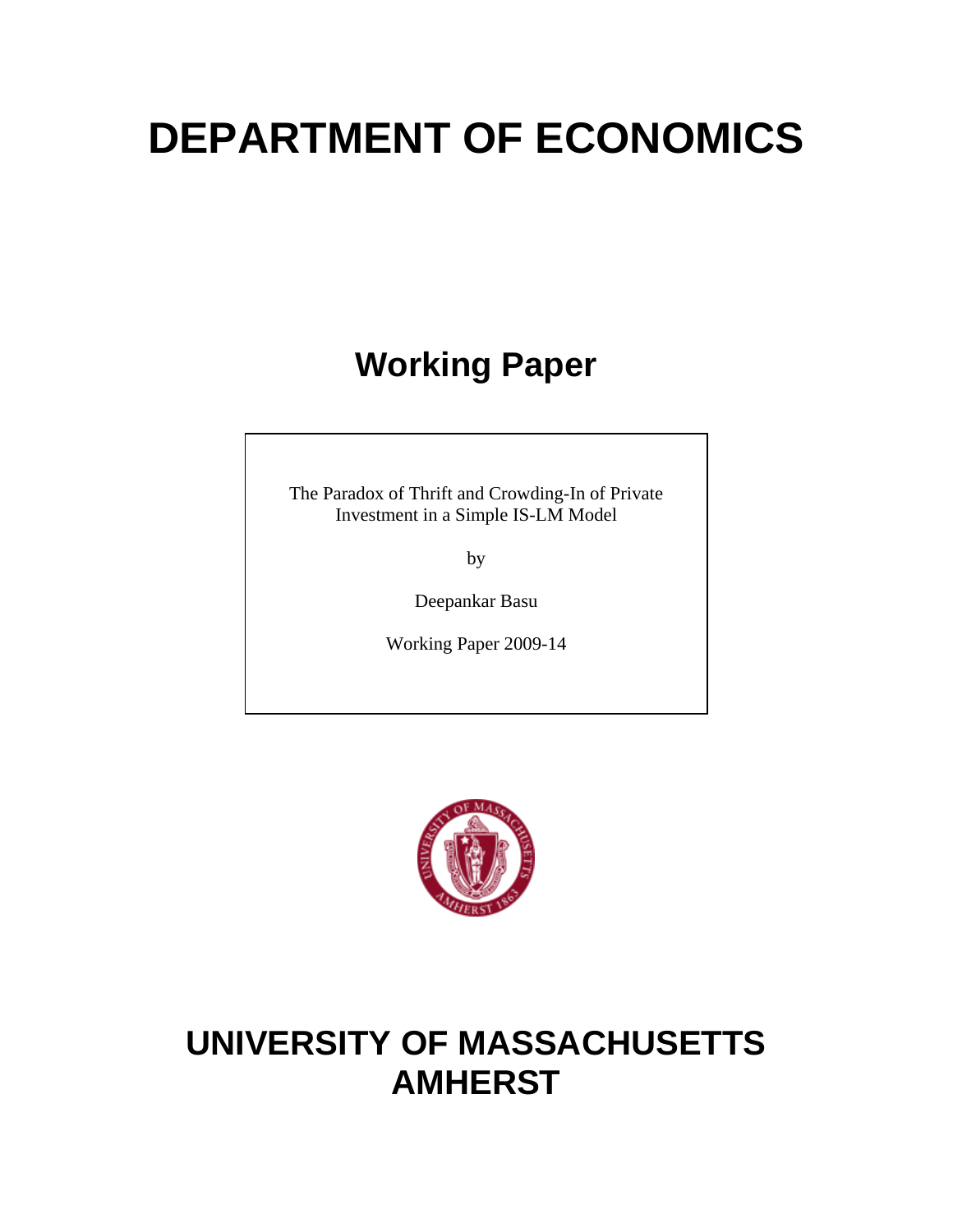# The Paradox of Thrift and Crowding-In of Private Investment in a Simple IS-LM Model

Deepankar Basu<sup>∗</sup>

November 12, 2009

#### Abstract

This paper derives conditions for two key Keynesian propositions in a simple IS-LM model: (a) the paradox of thrift, and (b) the crowding-in of private investment expenditures by government expenditures. A linear specification of the model is then presented as a special case that can be used for empirical analysis. Using data for the US economy for the period 1959−2009, time series estimation of the linear model using instrumental variables regression shows that the paradox of thrift and crowding-in are real possibilities, especially in the sub-period, 1974 − 2009, that excludes the Golden Age of capitalism.

JEL Codes: E12, E20.

Keywords: paradox of thrift, crowding-in, instrumental variables.

<sup>∗</sup>Department of Economics, University of Massachusetts, 1012 Thompson Hall, Amherst, MA 01003, email: dbasu@econs.umass.edu. I would like to thank Debarshi Das and Tom Michl for helpful comments.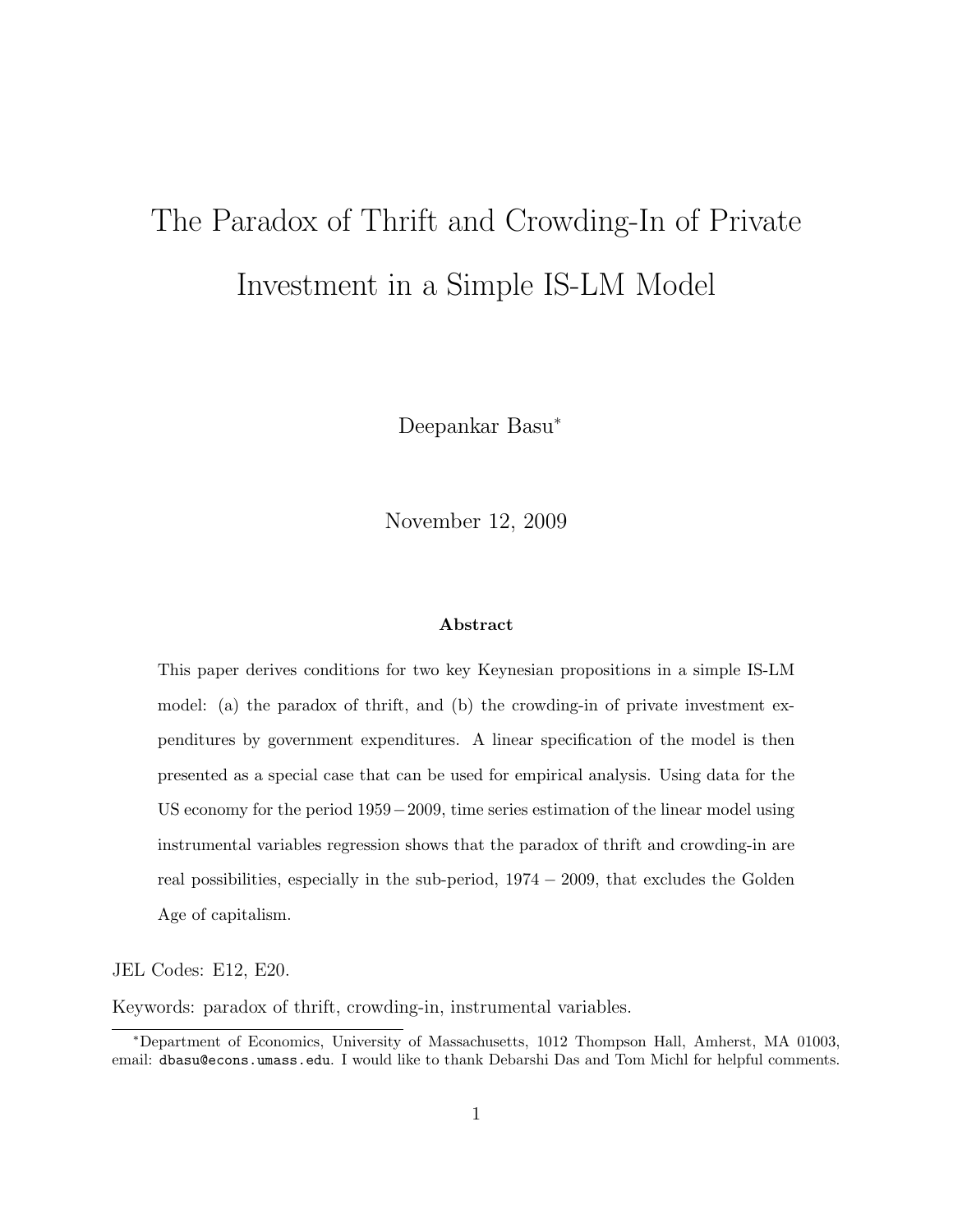## 1 Introduction

The "paradox of thrift" and the "crowding-in" of private investment expenditure by government expenditure are two key propositions within the Keynesian tradition. Both these propositions, among others, have been points of debate between Keynesian and Monetarist (mark I and mark II) economists over the last five decades. This paper throws some light on these long standing debates within macroeconomics in two ways. First, it derives the conditions for the occurrence of both the paradox of thrift and crowding in of private investment within a simple IS-LM model of short-run fluctuations of a capitalist economy; and second, it estimates the parameters of a linear specification of the model using instrumental variables regression and uses them to devise a novel test to investigate whether there is any empirical evidence in support of the paradox of thrift and the crowding-in of private investment expenditure.

The paradox of thrift refers to a situation where consumers' efforts to increase savings by reducing autonomous consumption expenditures can, in fact, lead to either no change or a decrease in aggregate savings in the short run. For it is possible that when consumers' reduce autonomous consumption expenditures ceteris paribus, the ensuing fall in aggregate demand leads to a much lower level of equilibrium output. Thus, though consumers's save more out of every unit of output, aggregate savings might be lower than, or equal to, that obtaining in the original situation because aggregate output has itself fallen relative to its original level. The paradox of thrift demonstrates, in a straightforward manner, the operation of the fallacy of composition, the proposition that what might be true for the individual need not necessarily be true for the aggregate.

The paradox of thrift has a long intellectual history and finds mention in several places in Keynes' General Theory. Discussing the apparent conflict between the savings-investment equality and the decisions of individuals to save as they choose, Keynes points out that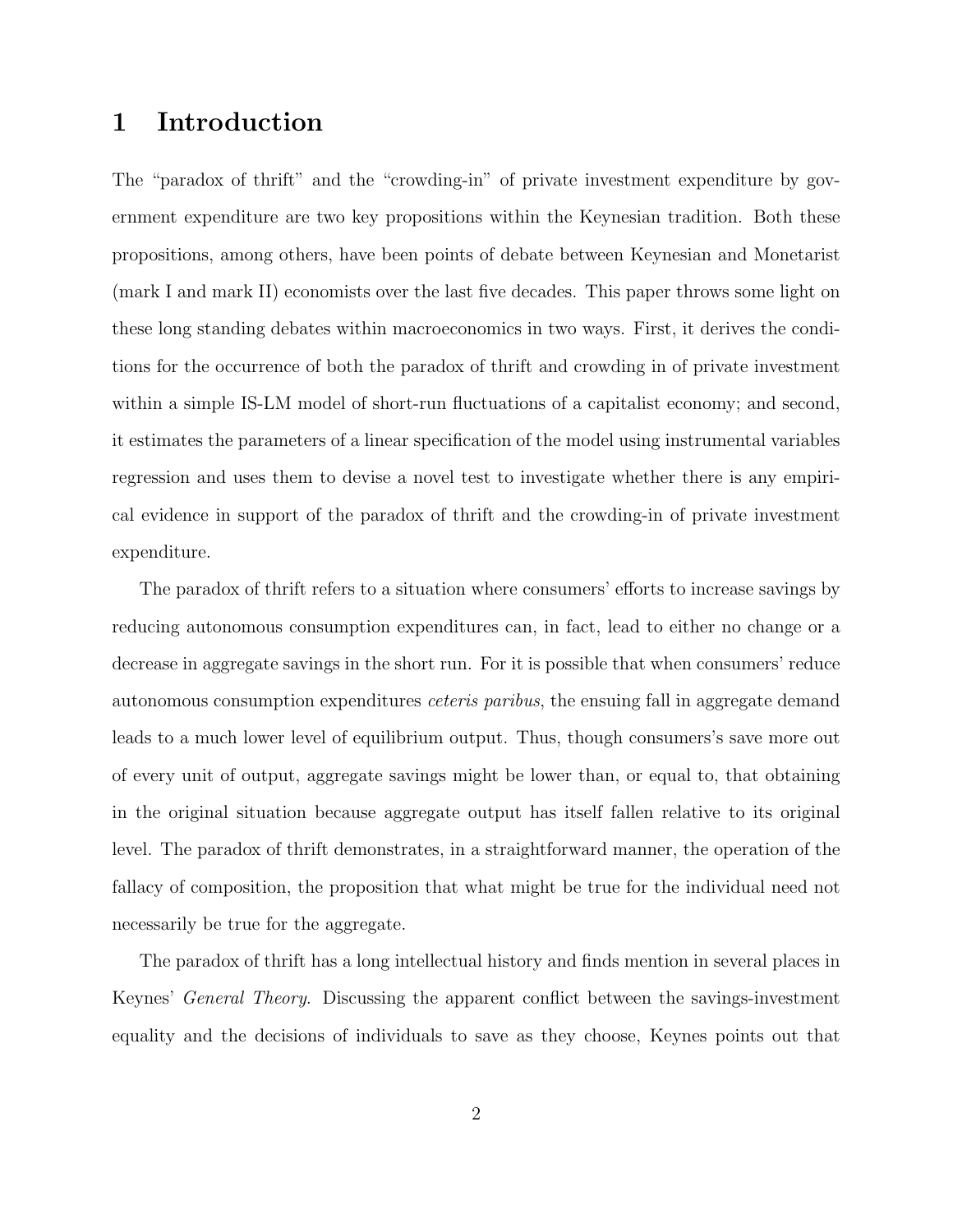savings, like spending, is a two-sided affair.

"For although the amount of his own saving is unlikely to have any significant influence on his own income, the reactions of the amount of his consumption on the incomes of others makes it impossible for all individuals simultaneously to save any given sums. Every such attempt to save more by reducing consumption will so affect incomes that the attempt necessarily defeats itself." (p. 84, Keynes, 1964)

In the chapter devoted to "notes on mercantilism", Keynes gives a brief historical sketch of the life of the related idea that under-consumption can lead to unemployment, starting with Bernard Mandeville's *Fable of the Bees* and running all the way up to the work of the English socialist J. A. Hobson (pp. 358-71, Keynes, 1964). Though the paradox of thrift has gradually percolated even to mainstream macroeconomics textbooks (Blanchard, 2008), to the best of my knowledge it has not been studied in any great detail, especially from an empirical angle. This paper attempts to partially fill in that lacuna.

The question of whether government expenditures crowd in or crowd out private investment expenditure has, on the other hand, been extensively studied. Theoretically, both the standard IS-LM framework and the basic real business cycle (RBC) model allows for a positive effect of government expenditure on private investment expenditure. Within a standard RBC model, an increase in government expenditure leads to an increase in employment. If the increase in employment is sufficiently persistent, then this can lead to an increase in the expected return on capital, which, in turn, may lead to an increase in current private investment expenditures. Within a standard IS-LM model, an increase in government expenditure leads to an increase in aggregate output through the multiplier effect of the increase in aggregate demand. If the monetary authorities accommodate the increased demand by increasing the supply of money and thereby keeping the interest rate constant, the increased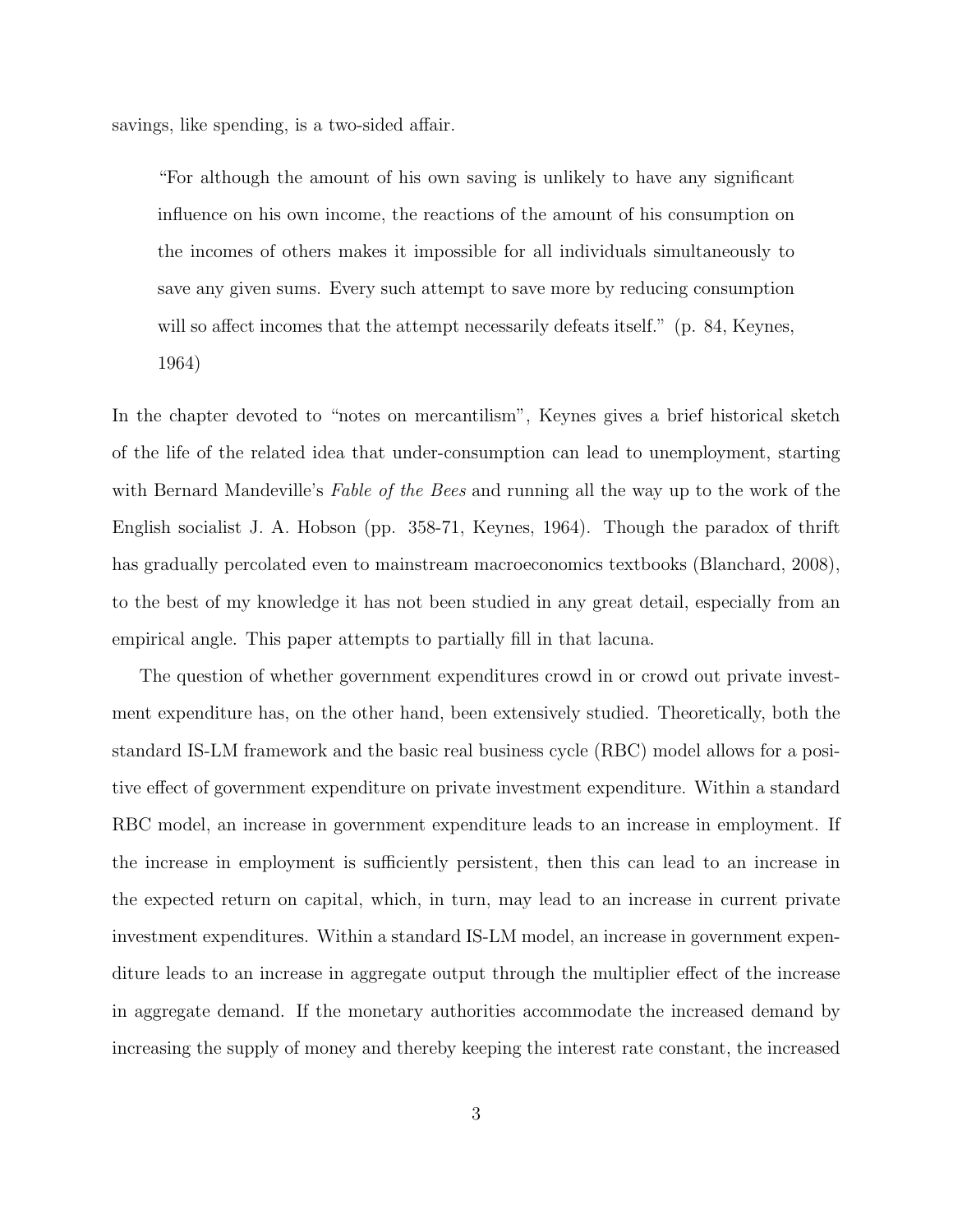output can lead to increased private investment expenditure through an investment function that depends on aggregate output.

The theoretical literature is matched, even surpassed, by a large body of literature that has tried to empirically investigate the issue, ranging from time series to cross sectional to VAR to panel data studies (Spencer and Yohe, 1970; Easterly and Rebelo, 1993; Argimon, et al., 1997; Edelberg, et al., 1999; Furceri and Sousa, 2009). As Table 1 in Furceri and Sousa (2009) show, there is no consensus on the issue of crowding-out. Some studies report results in favour of crowding-out Barro, 1991; Mountford and Uhlig, 2004), some present evidence in favour of crowding-in (Easterly and Rebelo, 1993; Edelberg et al., 1999; Blanchard and Perotti, 2002) and others report the absence of any effect of government expenditures on private investment expenditures (Fatas and Mihov, 2001; Perotti, 2004). This paper adds to this large and growing literature by investigating the issue of crowding-in within a simple IS-LM model and using a novel strategy to confront the results from a linear specification of the model with time series data for the US.

The rest of the paper is organized as follows: the next section sets up the basic model and poses the two questions addressed in this paper; the next section works out the conditions for the operation of the paradox of thrift in the basic model; the following section derives the conditions for the possibility of crowding-in; the next section provides the same results with linear specifications for the key behavioural relationships in the model; the following section is devoted to the empirical analysis; the final section concludes the paper with indications of some possible extensions. Details of the data used in the empirical analysis is provided in an appendix.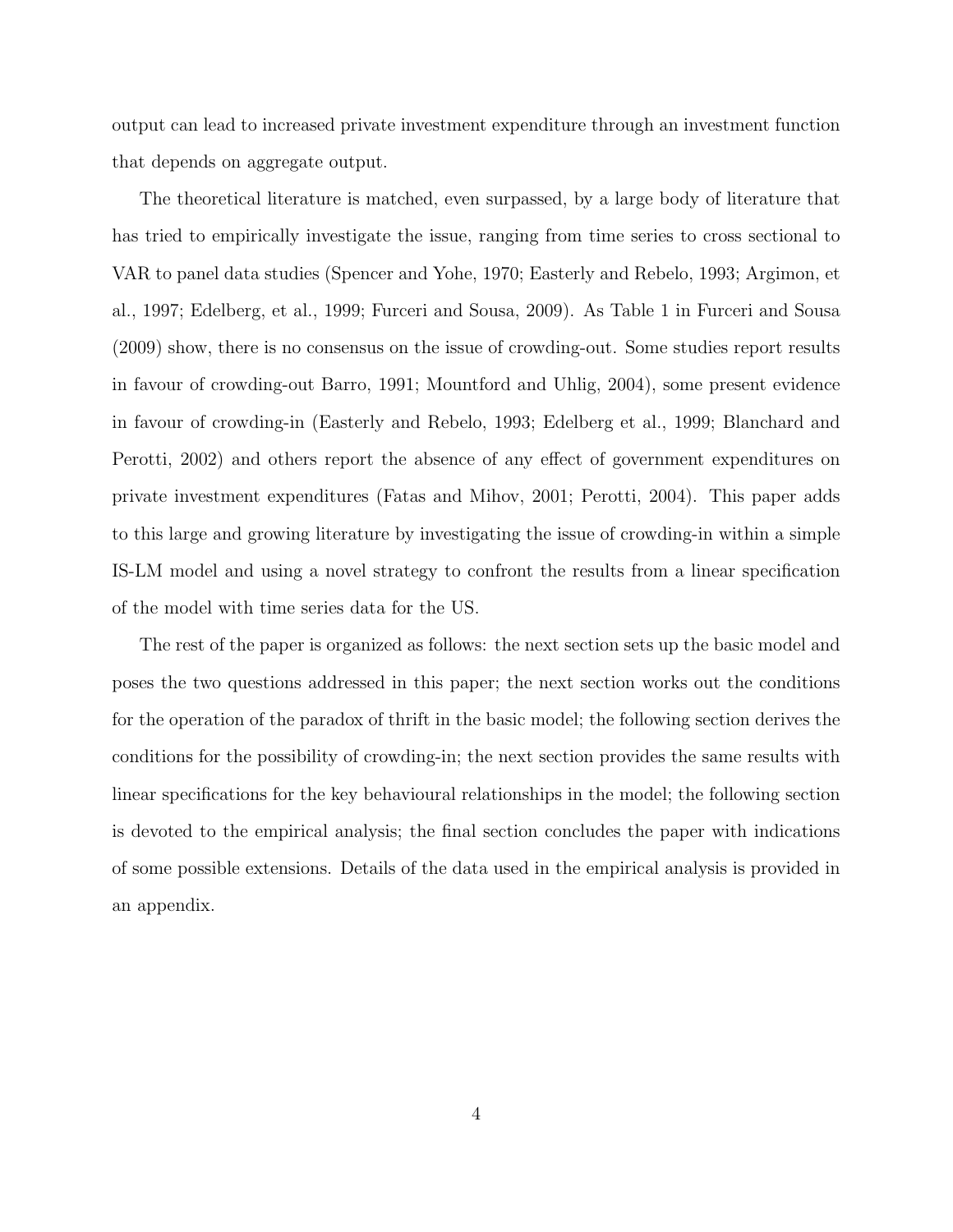## 2 The Set-up

Consider a simple short-run aggregate model of a typical capitalist economy which is closed to international trade in goods, services and capital. To keep the analysis simple and to understand the essential results, we make two standard assumptions: (1) we assume that the economy produces only one good, thereby allowing us to talk about "the" good market, and (2) we assume that the financial market has only one bond, thereby allowing us to talk about "the" interest rate. Since we are confining ourselves to a short-run model, we will assume that the price of the single good is given.

#### 2.1 The Good Market

The aggregate demand for the single good produced in this economy arises from consumption, investment and government expenditures:

$$
Z \equiv C + I + G.\tag{1}
$$

Aggregate consumption expenditure,  $C$ , depends on the level of disposable income,  $Y_D =$  $Y - T$ , where Y is the value of output and T represents the tax revenue of the government; note that by definition, output is equal to income and hence  $Y$  stands for the aggregate level of income. Aggregate consumption expenditure has an autonomous part too, represented by  $c_0$ , and thus we have

$$
C = C(Y_D, c_0),\tag{2}
$$

where  $C_1 \equiv (\partial C/\partial Y_D) > 0$  and  $C_2 \equiv (\partial C/\partial c_0) > 0$ . Aggregate investment expenditure, I, depends on two factors, the level of sales and the interest rate. The level of sales is proxied by the value of aggregate output,  $Y$ , and the interest rate,  $i$ , stands for the cost of borrowing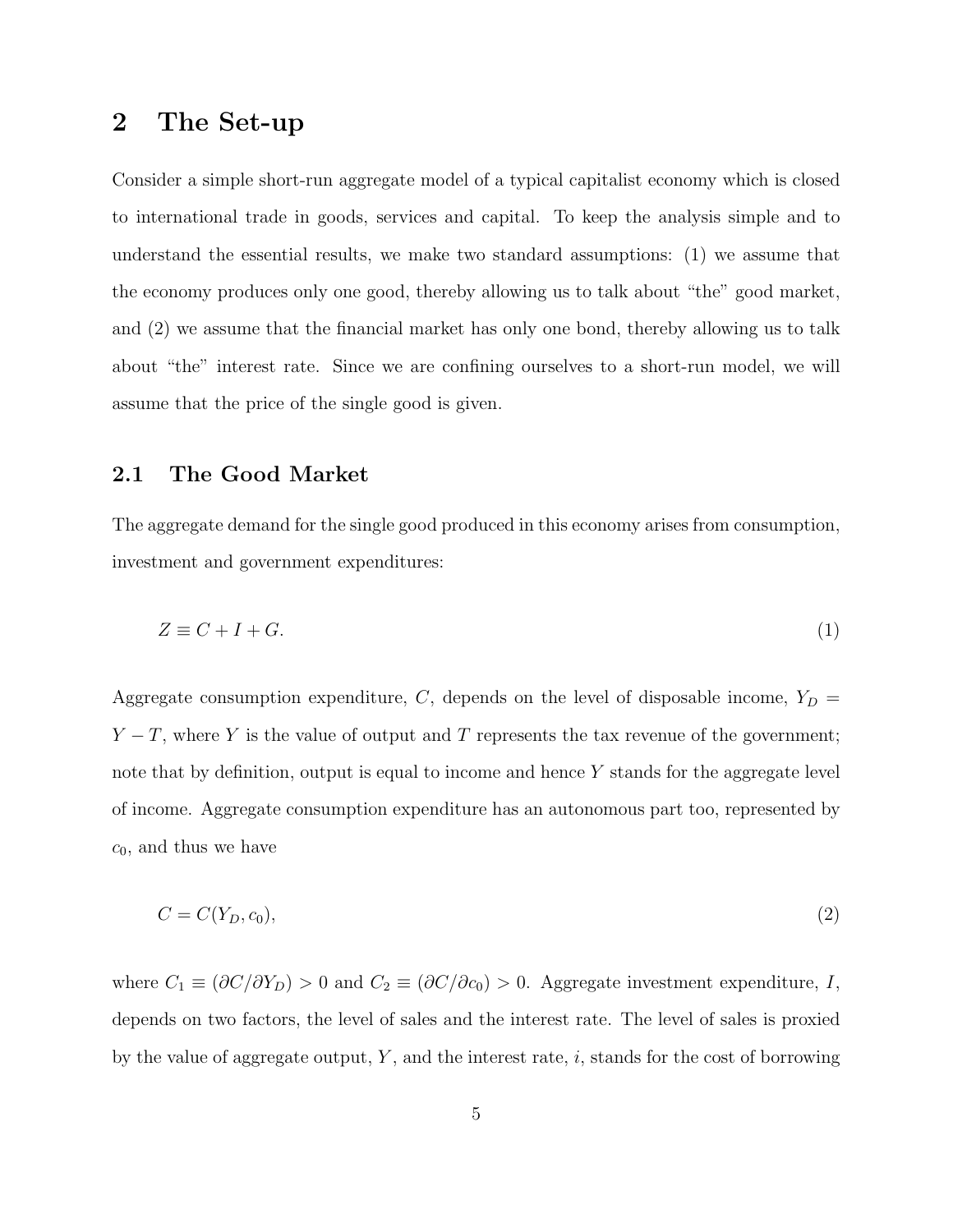funds necessary to finance investment expenditures; thus, we have

$$
I = I(Y, i),\tag{3}
$$

where  $I_1 \equiv (\partial I/\partial Y) > 0$  and  $I_2 \equiv (\partial I/\partial i) < 0$ . Government expenditure is assumed to be exogenous while the tax revenue of the government is assumed to be a function of the level of aggregate income; thus, we have

$$
G = \bar{G},\tag{4}
$$

and

$$
T = T(Y),\tag{5}
$$

where  $T'(Y) \equiv (dT/dY) > 0$ . Equilibrium in the good market is attained when aggregate supply,  $Y$ , is equal to aggregate demand,  $Z$ , giving us the following condition:

$$
Y = C((Y - T(Y)), c_0) + I(Y, i) + \bar{G}.
$$
\n(6)

The equilibrium relationship can also be written as the familiar equality of savings and investment:

$$
I(Y,i) = S + (T(Y) - \bar{G}),\tag{7}
$$

where  $S \equiv Y - T - C$  is the private savings and  $(T(Y) - G)$  represents public savings.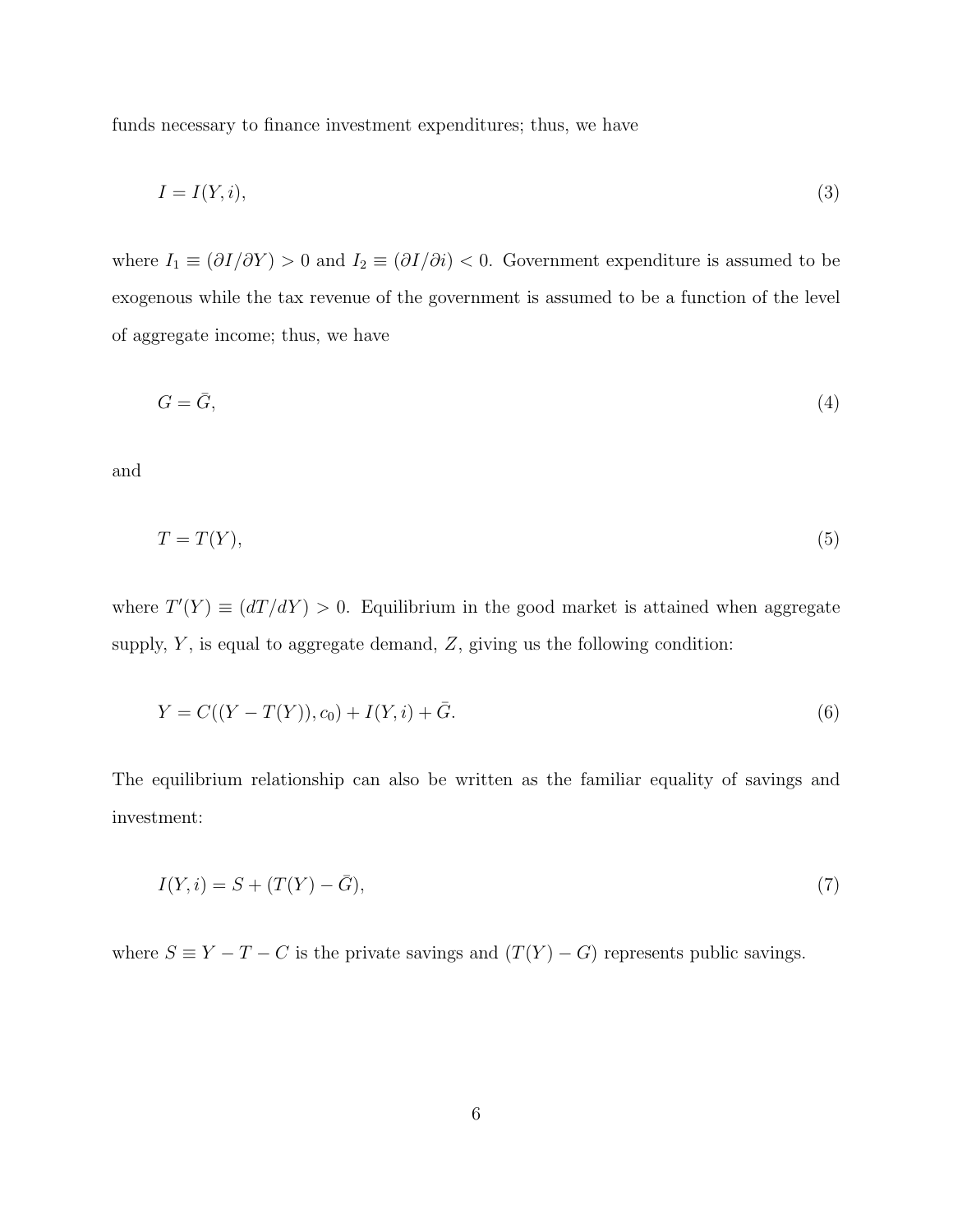#### 2.2 The Financial Market

There are two types of assets in which wealth can be stored in this simple economy: money and bonds. By Walras Law, equilibrium in one of the asset markets implies equilibrium in the other; hence we can focus our attention on only one of the asset markets. The working of the asset markets determines the interest rate,  $i$ , which feeds into aggregate demand through it's effect on aggregate investment expenditures. There are two different ways to characterize the determination of the interest rate, one where the supply of money is considered exogenous and another where the supply of money is considered endogenous.

Exogenous money supply is the familiar building block of the traditional IS/LM model, where the Central Bank is assumed to supply some exogenously determined quantity of real money,  $M/P$ , where M is the supply of money and P is the price of the single good; the supply curve for money can be understood as a vertical line in  $i - Y$  space. The demand for money arises from both the needs to finance transactions and from considerations of foregone interest income from holding bonds; a simple characterization of the demand for money,  $M^d$ is

$$
M^d = M^d(Y, i). \tag{8}
$$

Hence, equilibrium interest rate is the value of  $i$  that ensures

$$
\frac{M}{P} = M^d(Y, i). \tag{9}
$$

The alternative formulation of the determination of the interest rate relies on the claim that money supply is not exogenous as has been assumed in traditional IS/LM models. In an advanced capitalist economy with a complex financial architecture, the Central Bank cannot control the supply of money in any meaningful sense. What it can instead do is to control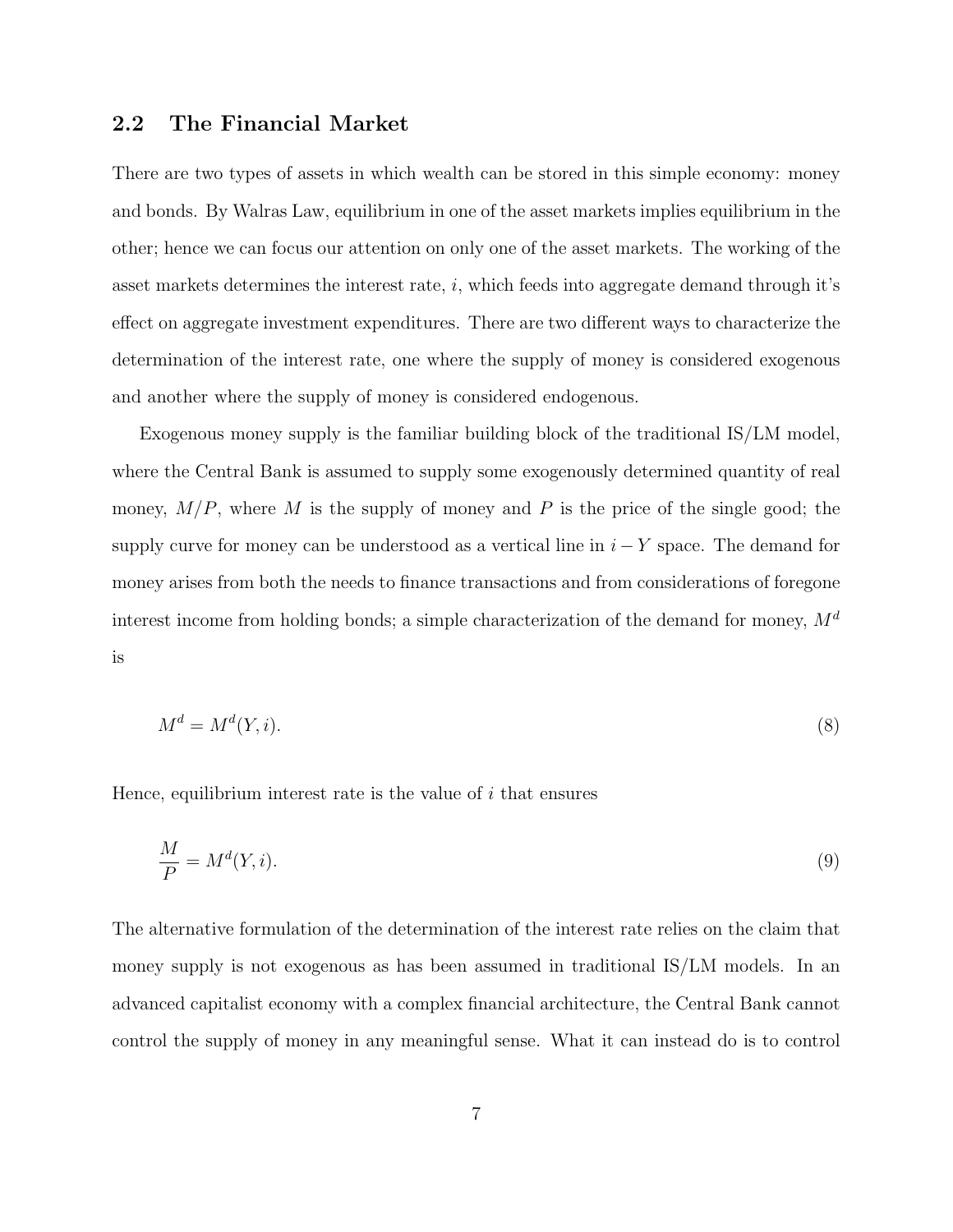some key interest rates to influence the flow of money and credit in the economy; this is more or less how the Federal Reserve, the Central Bank of the United States, seems to function.<sup>1</sup> Thus, the supply of money adjusts endogenously to the fluctuations in the demand for money at the level of the interest rate that the Central Bank wants to maintain; the supply of money can be understood as a horizontal line in  $i - Y$  space. With this formulation, the interest rate becomes exogenous in the short run, determined and defended by the open market operations of the Central bank:

$$
i = \overline{i}.\tag{10}
$$

It must be noted that this is only one way to operationalize the idea of endogenous money supply, an issue that has been extensively studied by economists in the post-Keynesian tradition. Summarizing the large literature on endogenous money, Palley (2002), points out the various senses in which money supply can be understood as being endogenous: central bank endogeniety, fiscal endogeneity, portfolio endogeneity, endogeneity of credit money, among others. According to the debates within the post-Keynesian tradition, the operationalization of endogenous money that is captured by (10) can be called the accommodationist view of money supply endogeneity.

### 2.3 Basic Model and Questions

The simple short-run aggregate model of the economy that we are working with, thus, has two endogenous variables,  $Y$  (aggregate output) and  $i$  (the interest rate) and two equilibrium

<sup>&</sup>lt;sup>1</sup>See the website of the Federal Open Market Committee for a succinct statement of what the Fed means by "monetary policy" and how it affects the federal funds rate, a key short-term interest rate; for instance see http://www.federalreserve.gov/monetarypolicy/fomc.htm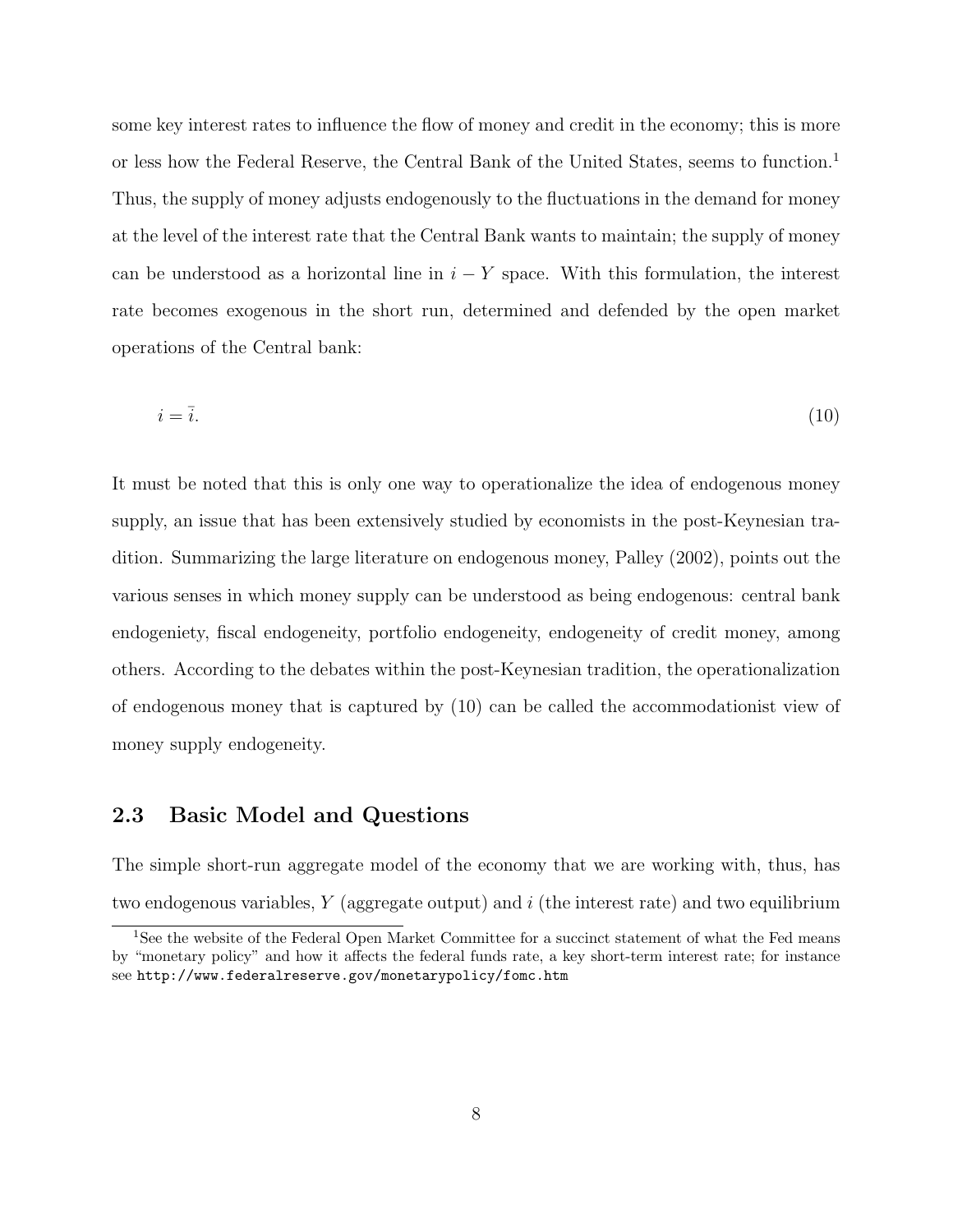relationships:

$$
Y = C((Y - T(Y)), c_0) + I(Y, i) + \bar{G}
$$

and

$$
\frac{M}{P} = M^d(Y, i)
$$

or

$$
i=\overline{i},
$$

where the crucial exogenous variables are  $c_0$  (autonomous part of aggregate consumption expenditure) and  $\bar{G}$  (aggregate government expenditure). The first gives the familiar IS relation and the second gives the LM relation; the third is an alternative formulation for the determination of the interest rate and rests on a simple operationalization of the idea of endogenous money supply. We want to pose two questions in this simple model.

The first question that we wish to pose is to understand the conditions under which the "paradox of thrift" would be in operation. The paradox of thrift, as pointed out earlier, is the phenomenon whereby attempts by consumers to reduce aggregate consumption expenditure and increase aggregate savings might, in fact, lead to the opposite effect: reduction of savings. The simple reason is that when consumers reduce consumption expenditures that reduces aggregate output and income through the multiplier and thus consumers are left with a lower level of aggregate income to save from; the net result might very well be a fall in aggregate savings negating the original intentions of the consumers.

The second question we wish to address is to understand the conditions under which "crowding-in" can become operational. Crowding-in, as discussed above, is the claim that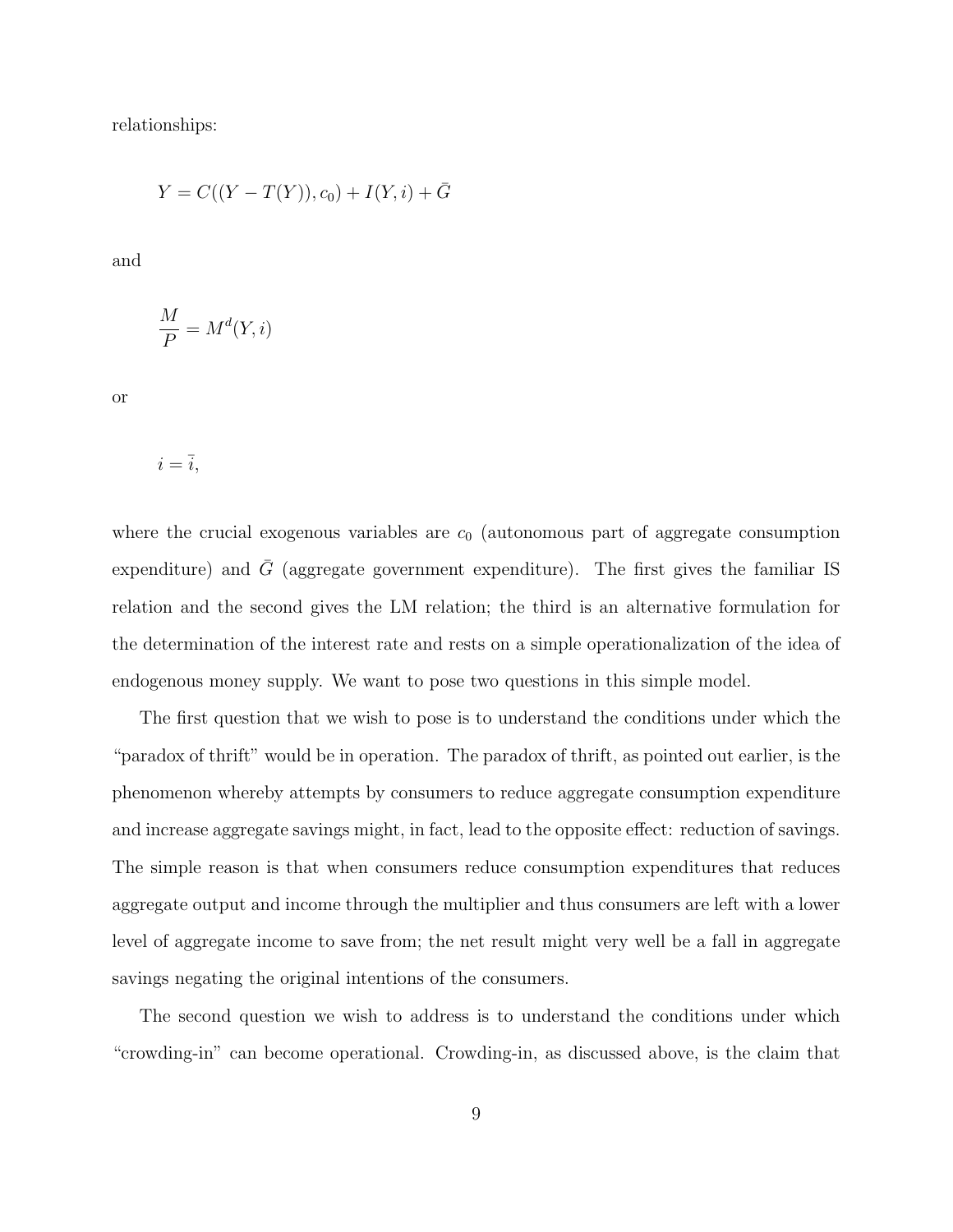government expenditures can, under certain conditions, increase the level of aggregate private investment expenditures rather than crowding them out as is often claimed by economists of Monetarist persuasion. The logic is simple. If investment expenditures by firms respond to the level of sales and if aggregate output can be a proxy for aggregate sales, then exogenous increases in government expenditures can increase investment expenditures due to the boost to aggregate demand that it gives, leading to a higher level of equilibrium aggregate output and income.

## 3 The Paradox of Thrift

The paradox of thrift refers to a situation where aggregate savings in an economy declines or remains unchanged despite, or precisely because, consumers try to reduce autonomous consumption expenditures and increase savings. To understand the conditions under which this result might arise in our simple aggregate short-run model, let us recall the savingsinvestment equality, which is one way to characterise equilibrium in the good market:

$$
I(Y,i) = S + T(Y) - \overline{G}.
$$

One way to investigate the paradox of thrift is to understand how a change in autonomous consumption expenditure affects the level of aggregate savings, i.e., to determine the sign of the derivative  $dS/dc_0$ . When the sign of the derivative is positive, the paradox of thrift is in operation because autonomous consumption expenditure and aggregate savings move in the same direction: an decrease in autonomous consumption expenditure reduces aggregate savings. Since  $S = I(Y, i) - T(Y) + \overline{G}$ , we have

$$
\frac{dS}{dc_0} = I_1 \frac{dY}{dc_0} + I_2 \frac{di}{dc_0} - T'(Y) \frac{dY}{dc_0},\tag{11}
$$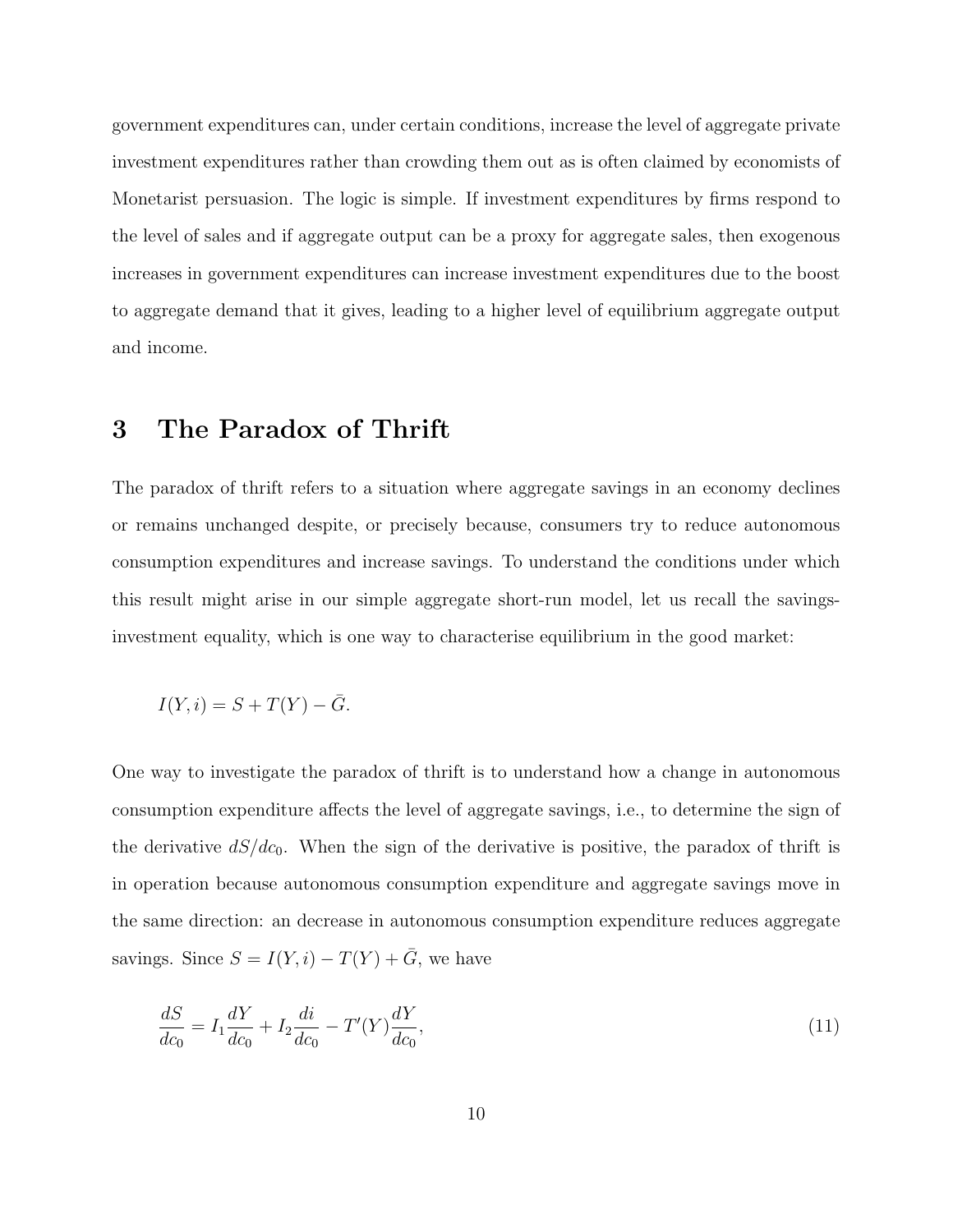where  $I_1 = (\partial I/\partial Y)$ ,  $I_2 = (\partial I/\partial i)$  and  $T'(Y) = (dT/dY)$ . We wish to investigate conditions under which the expression in (11) is non-negative.

### 3.1 Exogenous Money

When the supply of money is assumed to be exogenous, equilibrium levels of aggregate output,  $Y$ , and interest rate,  $i$  are determined by the following two equations:

$$
Y = C((Y - T(Y)), c_0) + I(Y, i) + \bar{G}
$$

and

$$
\frac{M}{P} = M^d(Y, i).
$$

Thus, in this case, we have

$$
\frac{dS}{dc_0} = \frac{\left\{I_1 - I_2 \left(\frac{M_1^d}{M_2^d}\right) - T'(Y)\right\} C_2}{\left\{1 - C_1 (1 - T'(Y)) - I_1 + I_2 \left(\frac{M_1^d}{M_2^d}\right)\right\}}
$$
(12)

where  $C_1 = (\partial C/\partial Y_D)$ ,  $C_2 = (\partial C/\partial c_0)$ ,  $M_1^d = (\partial M^d/\partial Y)$  and  $M_2^d = (\partial M^d/\partial i)$ . This gives us the first result as

#### Proposition 1 If

$$
T'(Y) \le I_1 - I_2\left(\frac{M_1^d}{M_2^d}\right) - T'(Y) \le 1 - C_1(1 - T'(Y))
$$

then  $dS/dc_0 \geq 0$  and the paradox of thrift is in operation.

Remarks: The proof follows easily by investigating the conditions under which the ratio on the RHS of (12) is non-negative.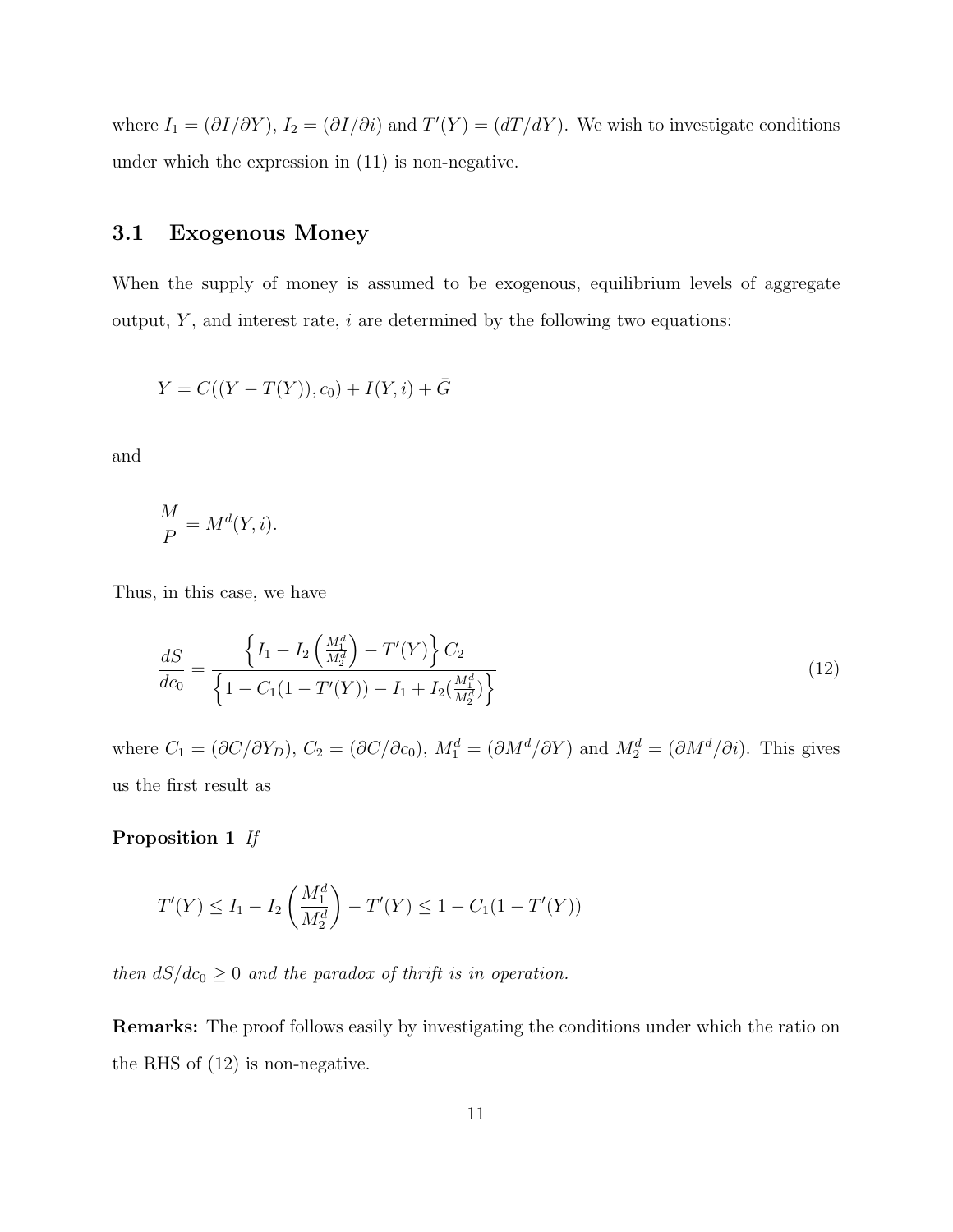To interpret the condition in the above proposition, note that the expected signs of the terms are as follows:  $T'(Y) > 0, I_1 > 0, I_2 < 0, M_1^d > 0, M_2^d < 0, 0 < C_1 < 1$ . Since  $0 < T'(Y) < 1$ , we have  $(1 - C_1)T'(Y) < (1 - C_1)$ , and so  $T'(Y) < 1 - C_1(1 - T'(Y))$ ; thus, as long as  $I_1 - I_2(M_1^d/M_2^d) - T'(Y)$  lies between these two quantities the paradox of thrift will be in operation. On the one hand, this means that  $I_1 - I_2(M_1^d/M_2^d)$  must be greater than  $2T'(Y)$ ; on the other it means that  $I_1 - I_2(M_1^d/M_2^d)$  must be less than  $1 - C_1 + C_1T'(Y) + T'(Y).$ 

Now,  $I_1 - I_2(M_1^d/M_2^d) = M_1^d(I_1/M_1^d - I_2/M_2^d)$ . Thus, the condition boils down to the fact that the difference of the response of investment expenditure to changes in aggregate output and the interest rate, both scaled by corresponding responses of the demand for money should be greater than twice the response of tax revenues to aggregate output scaled by the response of the demand for money to aggregate output but smaller than the sum of the marginal propensity to save,  $1 - C_1$ , and a positive term involving the marginal propensity to consume and the effect of aggregate output on the tax revenue, but again scaled by the response of the demand for money to aggregate output. The condition can, therefore, be written as:

$$
\frac{T'(Y)}{M_1^d} \le \frac{I_1}{M_1^d} - \frac{I_2}{M_2^d} \le \frac{1 - C_1 + C_1 T'(Y) + T'(Y)}{M_1^d};
$$

the condition, therefore, requires that the difference of the response of investment to aggregate output scaled by the response of the money demand function to aggregate output and the response of investment to the interest rate scaled by the response of the money demand function to the interest rate be bounded by two quantities: below by the response of tax revenues to aggregate output scaled by the response of the money demand function to aggregate output, and above by the marginal propensity to save scaled by the response of the money demand function to aggregate output.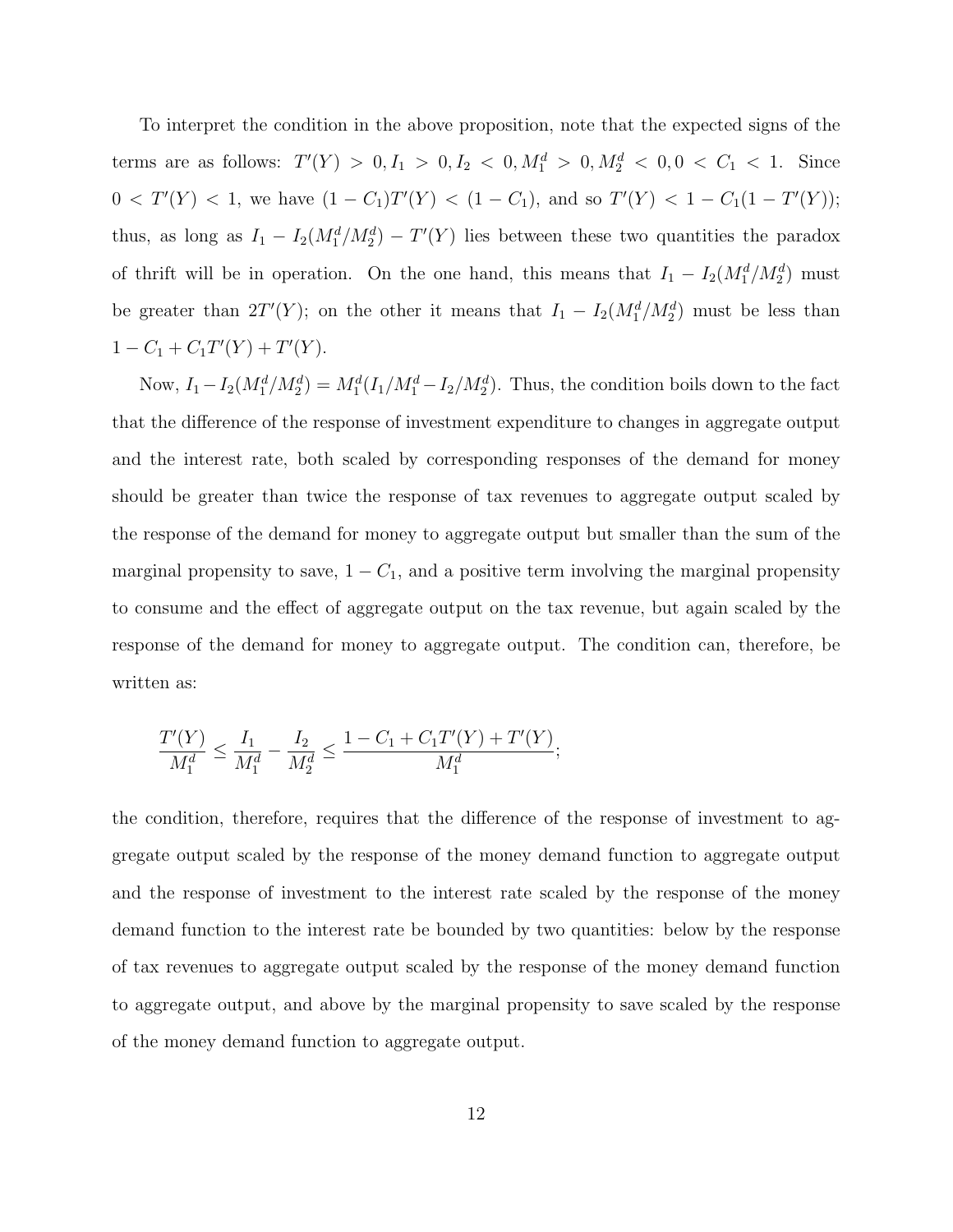## 3.2 Endogenous Money

When the Central Bank is assumed, more realistically, to set and defend an interest rate by allowing the money supply to be endogenously determined by the demand for money, equilibrium levels of aggregate output,  $Y$ , and interest rate,  $i$  are determined by the following two equations:

$$
Y = C((Y - T(Y)), c_0) + I(Y, i) + \bar{G}
$$

and

 $i=\bar{i}.$ 

Thus, in this scenario, we have

$$
\frac{dS}{dc_0} = \frac{\{I_1 - T'(Y)\} C_2}{\{1 - C_1(1 - T'(Y)) - I_1\}}.
$$

This gives us the next result as

### Proposition 2 If

$$
T'(Y) \le I_1 \le 1 - C_1(1 - T'(Y))
$$

then  $dS/dc_0 \geq 0$  and the paradox of thrift is in operation.

Remark: Since the interest rate is now exogenous and fixed by the Central Bank, the effect of the interest on aggregate investment expenditure,  $I_2$ , is zero; hence the term involving  $I_2$ drops out.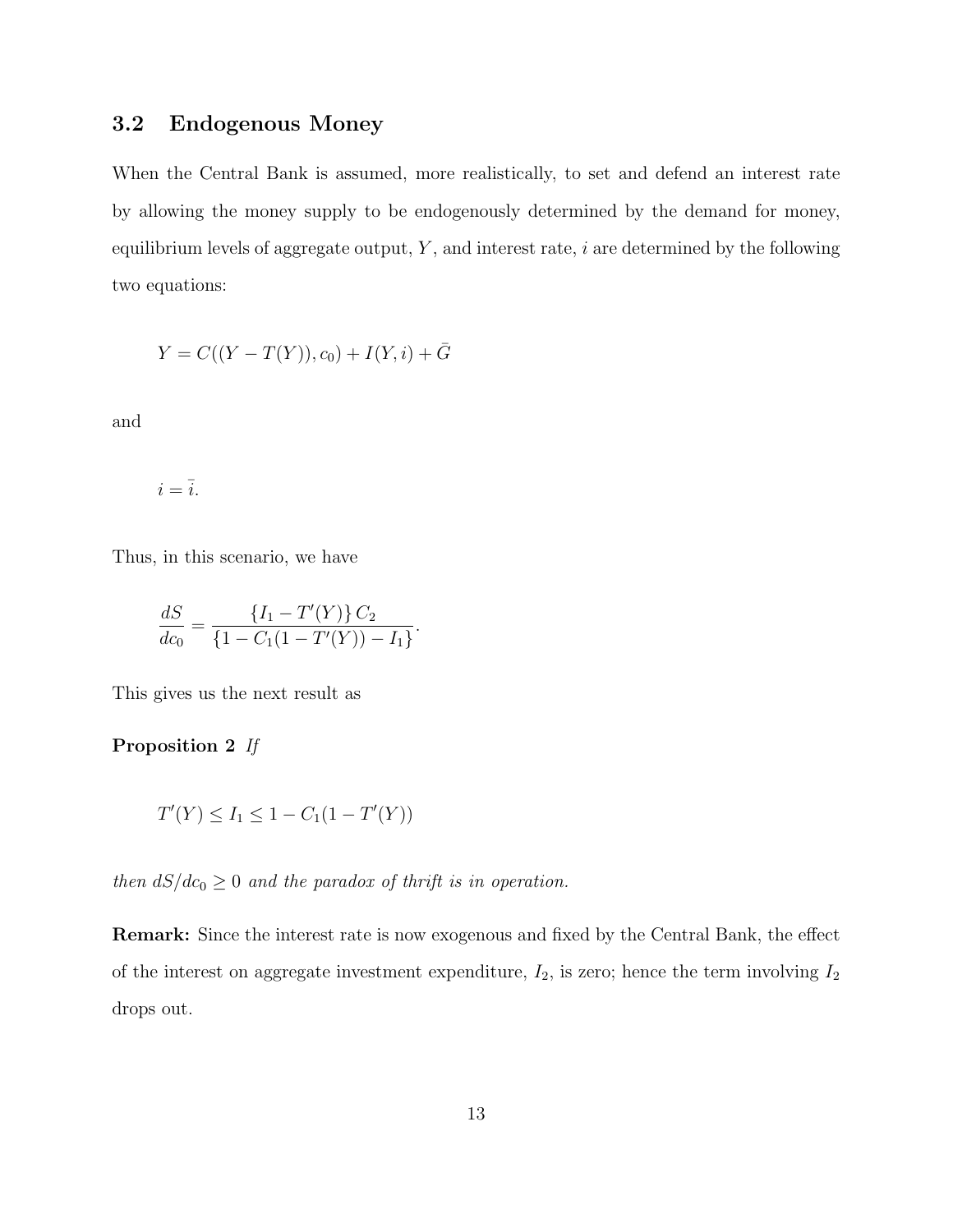## 4 Crowding-In

The next issue that we wish to address is whether, and under what conditions, government expenditures can crowd-in, i.e., increase, private investment expenditure. Since, in our simple model, aggregate investment expenditure is influenced by aggregate output (as a proxy for aggregate sales) and the interest rate (as a proxy for the cost of financing investment expenditures), we have

$$
\frac{dI}{dG} = I_1 \frac{dY}{dG} + I_2 \frac{dY}{di}.\tag{13}
$$

Now we wish to investigate the conditions under which the expression in (13) is positive, because a positive value of the derivative implies that government expenditures and private investment expenditures move together: when government expenditures increase, that leads to an increase in aggregate private expenditure.

### 4.1 Exogenous Money

In the case when money is considered to be exogenous, we have, as before, equilibrium determined by the following two equations:

$$
Y = C((Y - T(Y)), c_0) + I(Y, i) + \bar{G}
$$

and

$$
\frac{M}{P} = M^d(Y, i).
$$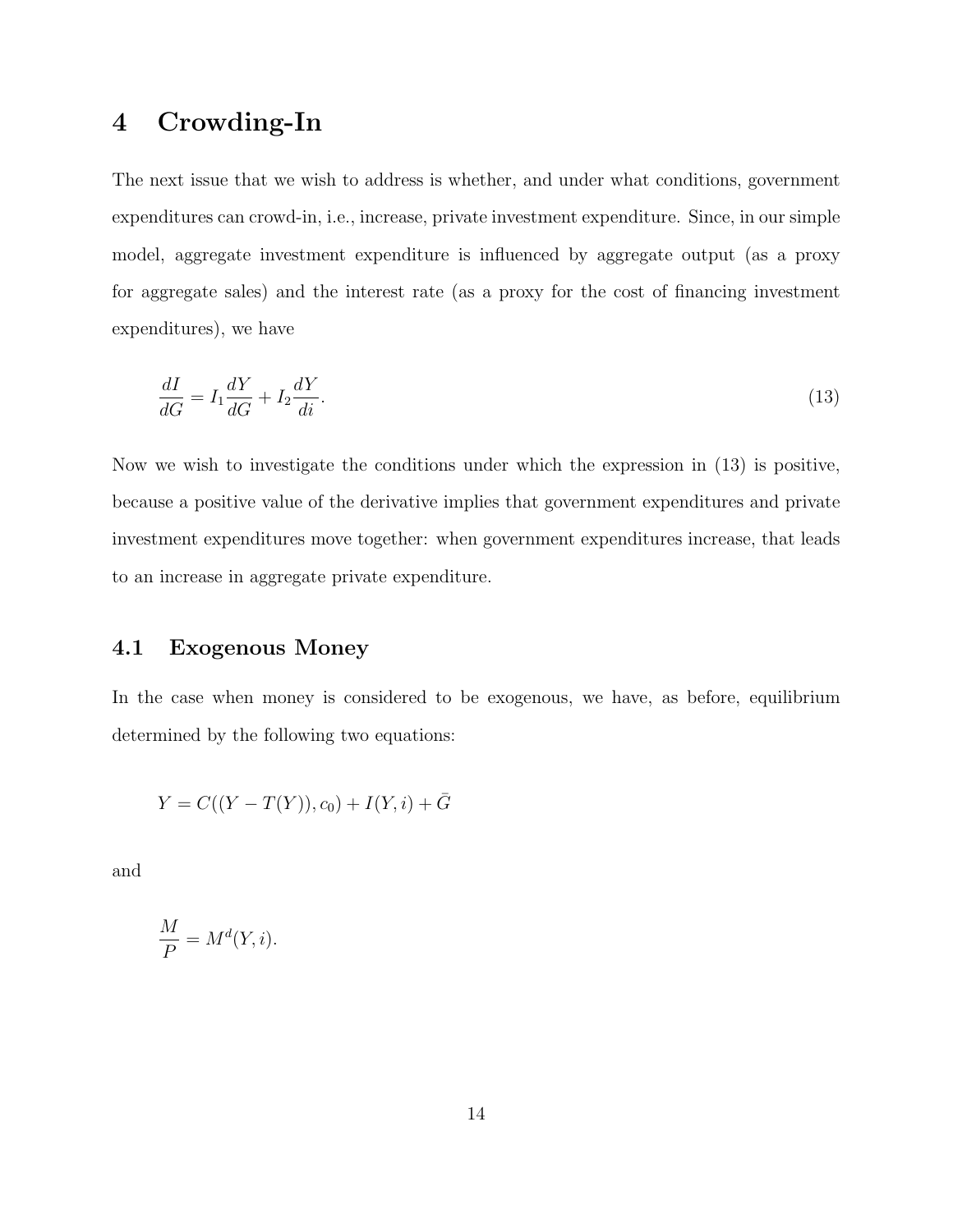Thus, we have

$$
\frac{dI}{dG} = \frac{\left\{I_1 - I_2\left(\frac{M_1^d}{M_2^d}\right)\right\}}{\left\{1 - C_1(1 - T'(Y)) - I_1 + I_2\left(\frac{M_1^d}{M_2^d}\right)\right\}},
$$

which gives us the next result as

#### Proposition 3 If

$$
0 \le I_1 - I_2\left(\frac{M_1^d}{M_2^d}\right) \le 1 - C_1(1 - T'(Y))
$$

then  $dI/dG \geq 0$  and government expenditures crowd-in private investment expenditures.

**Remark:** Since  $1 - C_1(1 - T'(Y)) > 0$ , crowding-in occurs whenever  $I_1 - I_2 \left( \frac{M_1^d}{M_2^d} \right)$  is positive but less than  $1 - C_1(1 - T'(Y))$ . To interpret the condition, we can re-write it as

$$
0 \le \frac{I_1}{M_1^d} - \frac{I_2}{M_2^d} \le \frac{1 - C_1 + C_1 T'(Y)}{M_1^d}.
$$

Thus, as long as the difference of the response of investment to aggregate output scaled by the response of the money demand function to aggregate output and the response of investment to the interest rate scaled by the response of money demand to the interest rate is positive but less than the marginal propensity to save,  $(1 - C_1)$  scaled by the response of money demand with respect to aggregate output, the economy will experience crowding-in of private investment expenditure.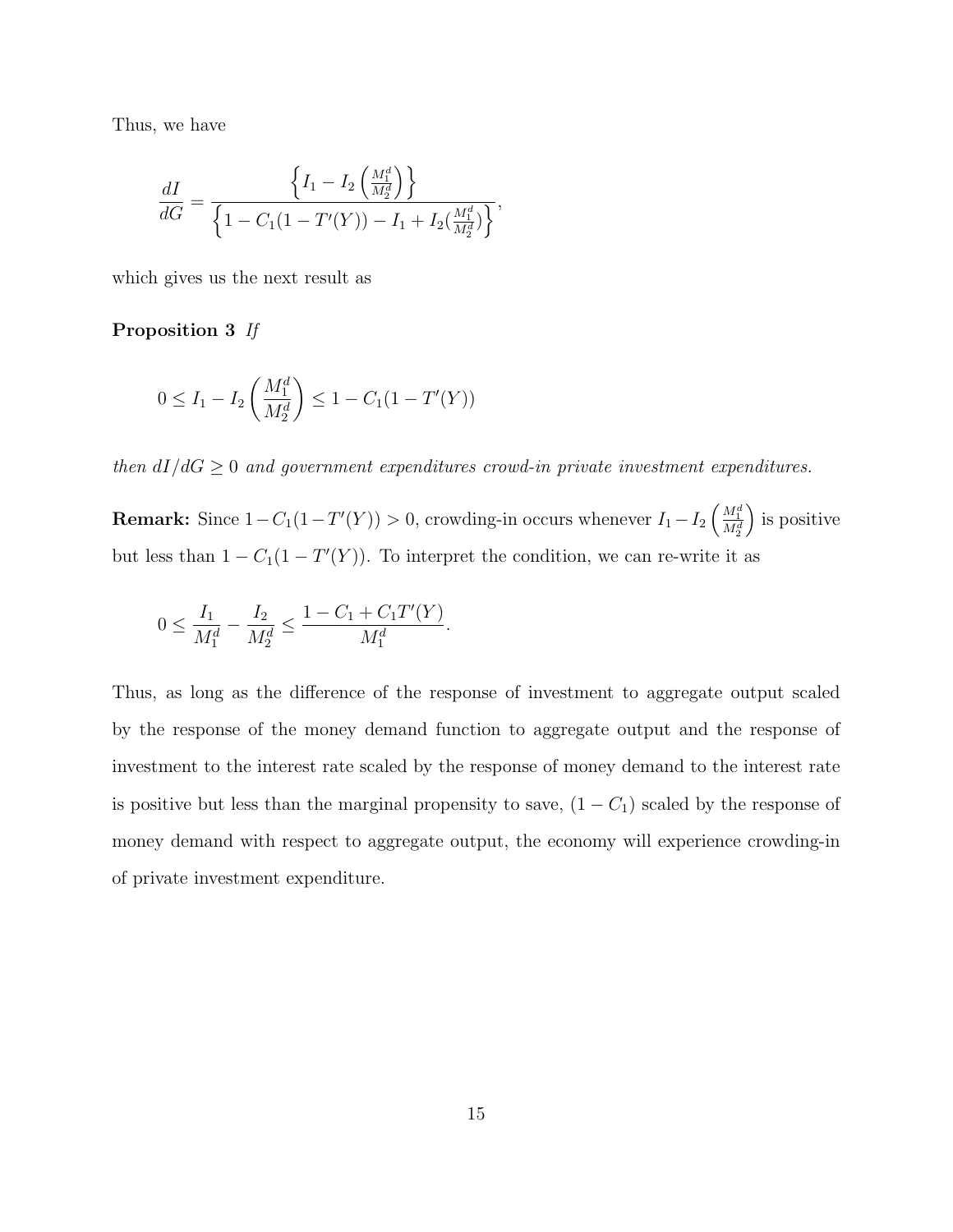## 4.2 Endogenous Money

With the interest rate exogenous and the supply of money endogenous, equilibrium is determined by

$$
Y = C((Y - T(Y)), c_0) + I(Y, i) + \bar{G}
$$

and

 $i = \overline{i}$ .

In this case,

$$
\frac{dI}{dG} = \frac{I_1}{\{1 - C_1(1 - T'(Y)) - I_1\}},
$$

which gives us the next result as

Proposition 4 If

$$
0 \le I_1 \le 1 - C_1(1 - T'(Y))
$$

then  $dI/dG \geq 0$  and government expenditures crowd-in private investment expenditures.

## 5 Results under Linear Specification

To test the key results of this paper, i.e., the four propositions, we will work with linear specifications of the behavioural equations of the model: the aggregate consumption function, the investment function, the tax revenue function and the money demand function. Since aggregate consumption expenditure is a function of  $c_0$  and disposable income,  $Y_D$ , a linear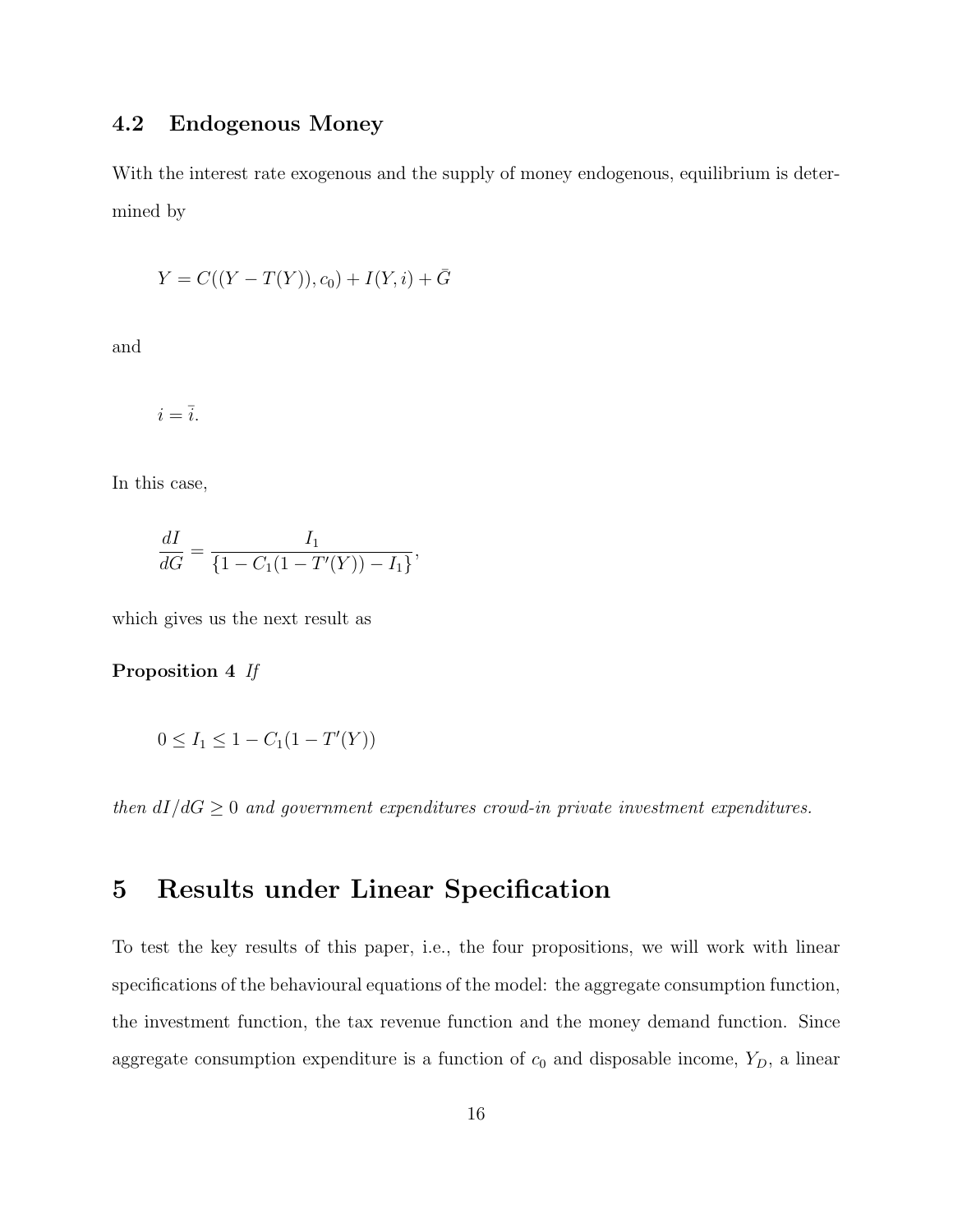specification of the consumption function that is commonly used is the following:

$$
C = c_0 + c_1 Y_D,\tag{14}
$$

where  $0 < c_1 < 1$  is the marginal propensity to consume. Using the fact that aggregate investment expenditure is a function of  $Y$  and  $i$ , we will use the following linear investment function:

$$
I = b_0 + b_1 Y + b_3 i,\tag{15}
$$

where  $b_1 > 0$  and  $b_3 < 0$ . A linear specification of the tax revenue function that we will use is:

$$
T = t_0 + t_1 Y,\tag{16}
$$

where  $0 < t_1 < 1$  is the marginal tax rate. A linear specification of the money demand function that we will use is the following:

$$
M^d = a_0 + a_1 Y + a_2 i,\tag{17}
$$

where  $a_1 > 0$  and  $a_2 < 0$ . Since the demand for money is known to display non-linearities, a better specification of the money demand function might be:

$$
\ln(M^d) = a_0 + a_1 \ln(Y) + a_2 \ln(i),\tag{18}
$$

where  $a_1 > 0$  and  $a_2 < 0$ . With these linear specifications, the main results of this paper can be re-written in terms of a few crucial parameters, which can then be estimated using macroeconomic data.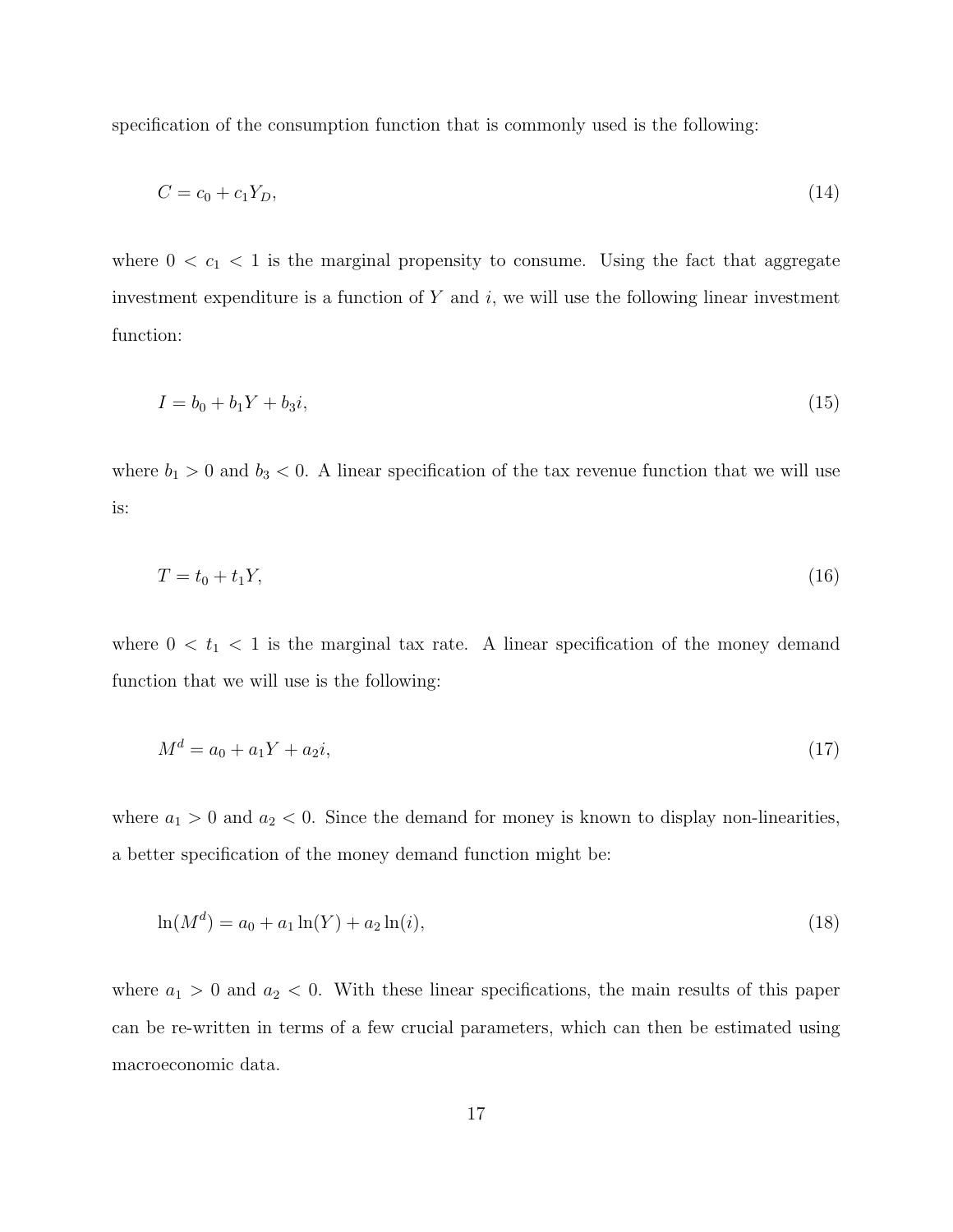## 5.1 Paradox of Thrift

Here we re-state the two results about the paradox of thrift for the linear specification of the behavioural equations.

**Proposition 5** (Exogenous Money) If  $(14)$ ,  $(15)$ ,  $(16)$  and  $(17)$  are used as representations of the behavioural equations of the model and

$$
t_1 \le b_1 - b_2 \frac{a_1}{a_2} - t_1 \le 1 - c_1 + c_1 t_1
$$

then  $\left(\frac{dS}{dc_0} \geq 0\right)$  and the paradox of thrift is in operation. If (18) is instead used as a specification for the money demand function and

$$
t_1 \le b_1 - b_2 \frac{a_1}{a_2} \frac{i}{Y} - t_1 \le 1 - c_1 + c_1 t_1,
$$

where *i* and Y refer to some suitable average values of the interest rate and aggregate output, then  $\left( dS/dc_0 \geq 0 \right)$  and the paradox of thrift is in operation.

**Proposition 6** (Endogenous Money) If  $(14)$ ,  $(15)$ ,  $(16)$  are used as representations of the behavioural equations of the model and money supply is endogenous, i.e.,  $i = \overline{i}$  and we also have

$$
t_1 \le b_1 \le 1 - c_1 + c_1 t_1
$$

then  $\left(\frac{dS}{dc_0} \geq 0\right)$  and the paradox of thrift is in operation.

## 5.2 Crowding-In

Now we re-state the key results on crowding-in of private investment expenditure by government expenditure for a linear specification of the behavioural equations of the model.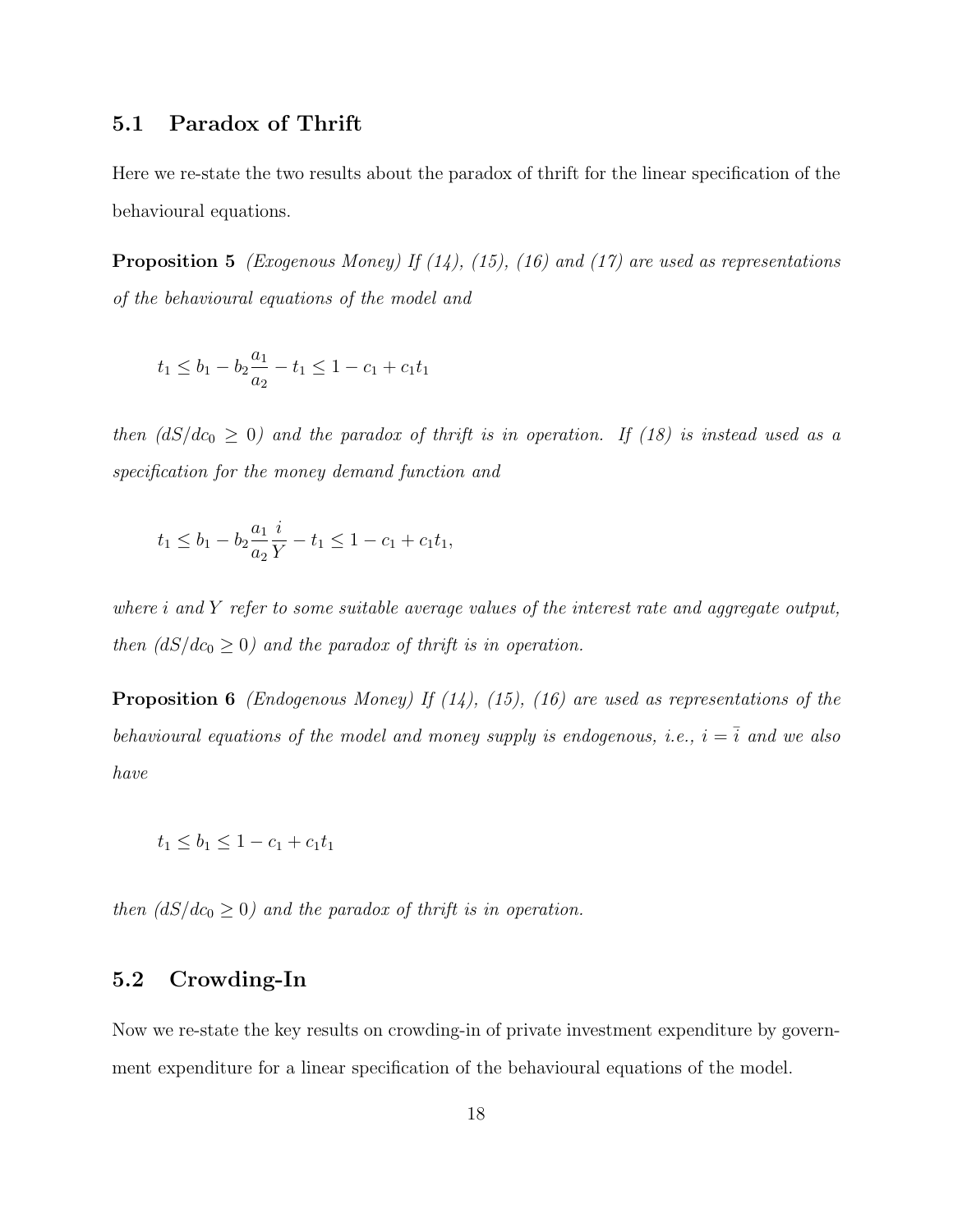**Proposition 7** (Exogenous Money) If  $(14)$ ,  $(15)$ ,  $(16)$  and  $(17)$  are used as representations of the behavioural equations of the model and

$$
0 \le b_1 - b_2 \frac{a_1}{a_2} \le 1 - c_1 + c_1 t_1
$$

then  $\left(\frac{dI}{dG} \geq 0\right)$  and the crowding-in effect of government expenditures is in operation. If (18) is instead used as a specification for the money demand function and

$$
0 \le b_1 - b_2 \frac{a_1}{a_2} \frac{i}{Y} \le 1 - c_1 + c_1 t_1
$$

where i and Y refer to some suitable average values of the interest rate and aggregate output, then  $\left(\frac{dI}{dG} \geq 0\right)$  and private investment expenditure is crowded-in by government expenditure.

**Proposition 8** (Endogenous Money) If  $(14)$ ,  $(15)$ ,  $(16)$  are used as representations of the behavioural equations of the model and money supply is endogenous, i.e.,  $i = \overline{i}$  and we also have

$$
0 \le b_1 \le 1 - c_1 + c_1 t_1
$$

then  $(dI/dG \geq 0)$  and government expenditures crowd-in private investment expenditure.

## 6 Empirical Analysis

What does the empirical evidence from the US economy show about the possibility of the occurrence of the paradox of thrift and crowding in? To answer this question, and link up with the results from the simple model in this paper, we will estimate the parameters that appear in Proposition 5, 6, 7 and 8: the marginal propensity to consume  $(c_1)$ , the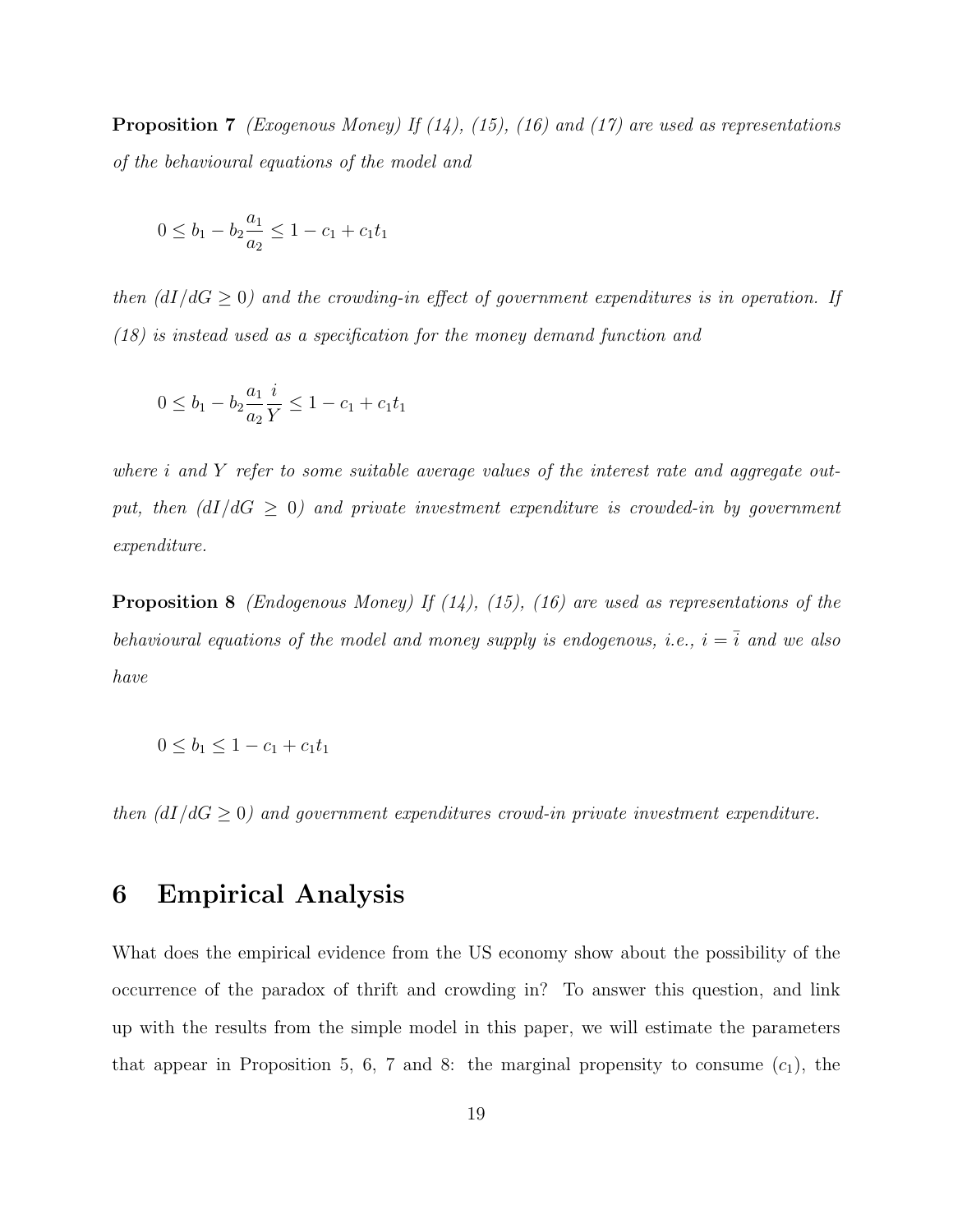marginal effect of aggregate output on tax revenues  $(t_1)$ , the marginal effect of aggregate output on investment  $(b_1)$  and the marginal effect of interest rates on investment  $(b_2)$ . Using estimates for these four crucial parameters, we will use devise statistical tests to check whether Proposition 5, 6, 7 and 8 are confirmed or rejected by the data.

#### 6.1 Empirical Models

To motivate estimation of the consumption function, let us refer to Figure 1, which is scatter plot of quarterly change of consumption and the quarterly change of disposable income. As can be seen from the figure, there appears to be a strong positive relation between changes in consumption expenditure and changes in disposable income. Since we are interested in the marginal effect of disposable income on aggregate consumption expenditure, this suggests that we estimate the following linear form of the relationship between aggregate consumption and disposable income:

$$
C_t = c_0 + c_1 Y_{D,t} + u_{1,t}
$$

which, on differencing, gives

$$
\Delta C_t = c_1 \Delta Y_{D,t} + \varepsilon_{1t},
$$

where  $\Delta C_t = C_t - C_{t-1}$  is the first difference of real aggregate consumption expenditure,  $\Delta Y_{D,t} = Y_{D,t} - Y_{D,t-1}$  is the first difference of real disposable income,  $\varepsilon_{1t} = u_{1,t} - u_{1,t-1}$ , and the parameter of interest is  $c_1$ , the marginal propensity to consume.<sup>2</sup> Since some effect of past changes in disposable income on current consumption expenditure cannot be ruled out, we include a lagged independent variable to capture this possibility; hence, the equation we

<sup>&</sup>lt;sup>2</sup>A difference specification has been used in all the regression equation because of the presence of unit roots in all the variables that this paper deals with; for details of unit root tests see the data appendix.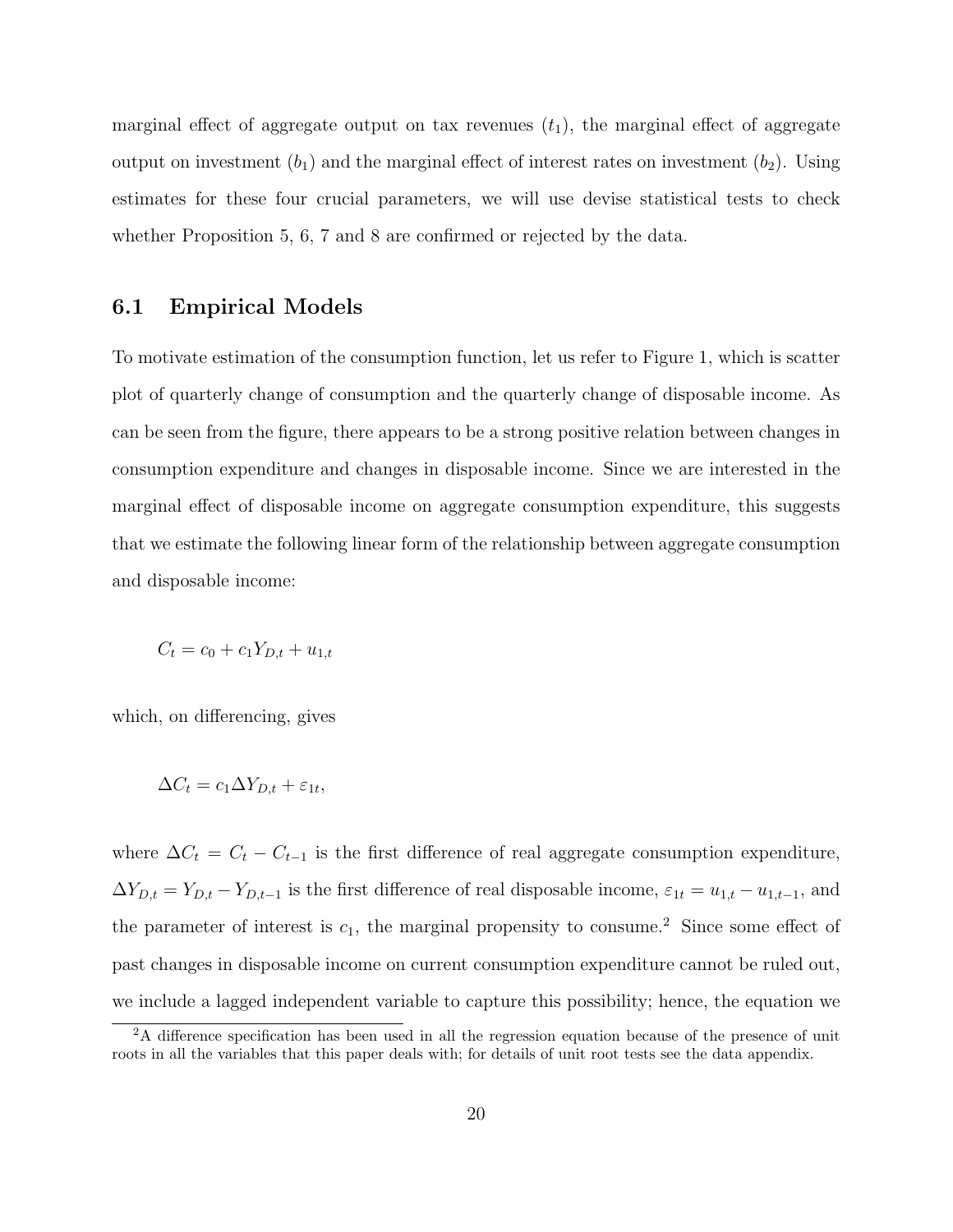estimate is

$$
\Delta C_t = c_1 \Delta Y_{D,t} + c_2 \Delta Y_{D,t-1} + \varepsilon_{1t}.\tag{19}
$$



Figure 1: Change in Consumption versus Change in Disposable Income

Estimating (19) by ordinary least squares (OLS) is problematic because of endogeneity problems. Not only do changes in disposable income affect aggregate consumption expenditure, but changes in aggregate consumption expenditure also affects disposable income through the multiplier effect of changes in aggregate consumption on aggregate output; thus, there is problem of simultaneous causation.<sup>3</sup> One way to deal with this potential problem of endogeneity is use instrumental variables (IV) regression. With a proper instrument for

<sup>&</sup>lt;sup>3</sup>Note that the lagged independent variable is exogenous because current changes in consumption expenditure cannot affect past changes in disposable income.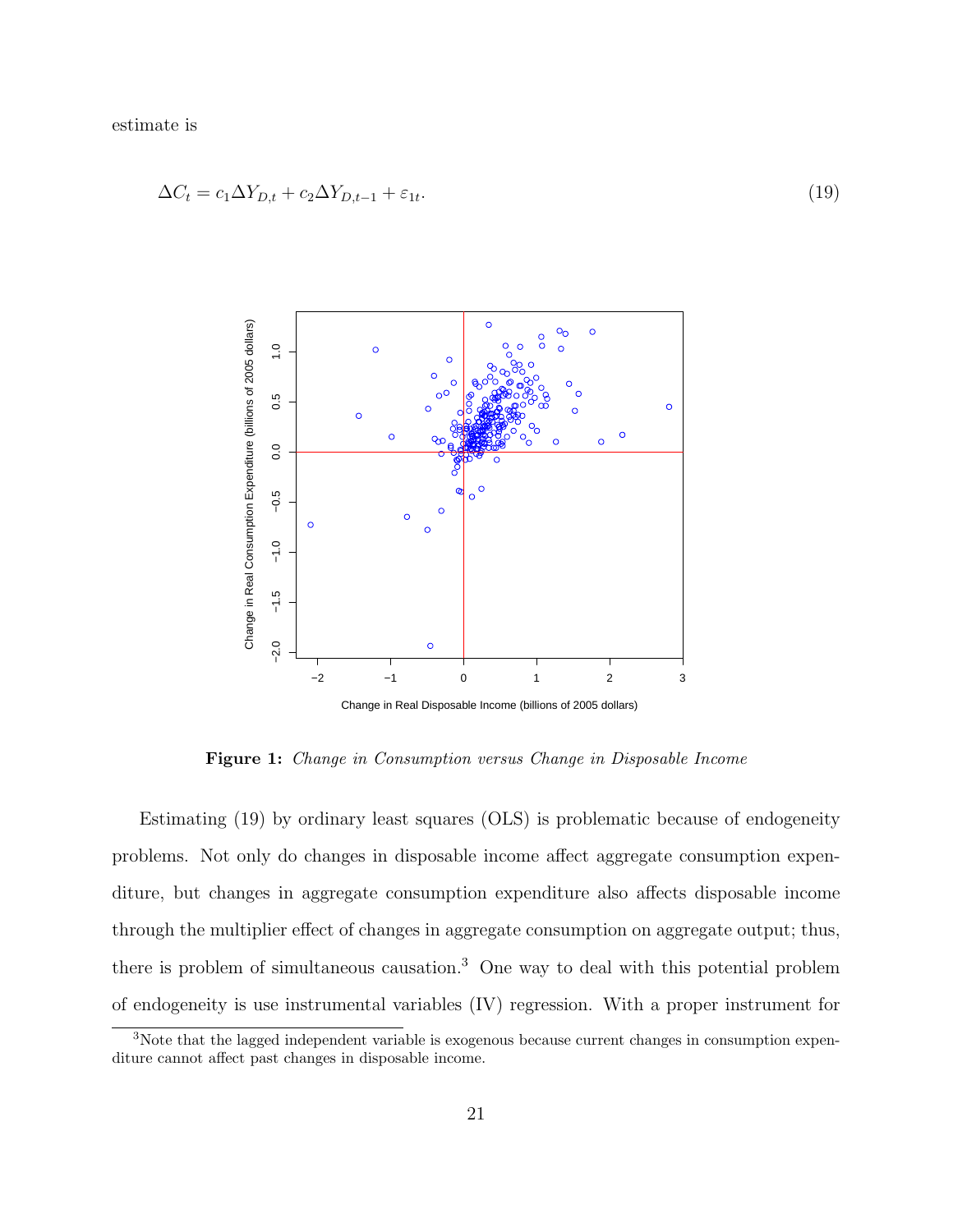changes in disposable income, one would be able to capture the effect of exogenous changes in disposable income on aggregate consumption expenditure; that would, then, provide a consistent estimate of the marginal propensity to consume,  $c_1$ .

A good instrument must satisfy two criterion: (a) it must be correlated with the regressor, in this case changes in disposable income, and (b) it must affect the dependent variable, in this case changes in aggregate consumption expenditure, only through the endogenous regressor and not directly. It is only then that the part of the variation in the endogenous regressor that is not explained by the instrument can be used as a source of exogenous variation to consistently estimate the effect of the regressor on the dependent variable. These considerations suggest that changes in non-residential fixed investment expenditures can act as a legitimate instrument for changes in disposable income. Changes in non-residential fixed investment spending would affect aggregate output through the multiplier and would hence affect disposable income but there is no reason to believe that it would directly affect aggregate consumption expenditure. Hence, we will use non-residential fixed investment spending as an instrument for the estimation of (19).

The next relationship that we need to estimate is the tax revenue function. To motivate the estimation, let us look at Figure 2, which is a scatter plot of changes in real tax revenue versus changes in real output. The figure suggests that there is a positive relationship between the two variables and so we will estimate the following simple linear tax revenue function:

 $T_t = t_0 + t_1 Y_t + u_{2,t}$ 

which, in first difference form, is

$$
\Delta T_t = t_1 \Delta Y_t + \varepsilon_{2t},
$$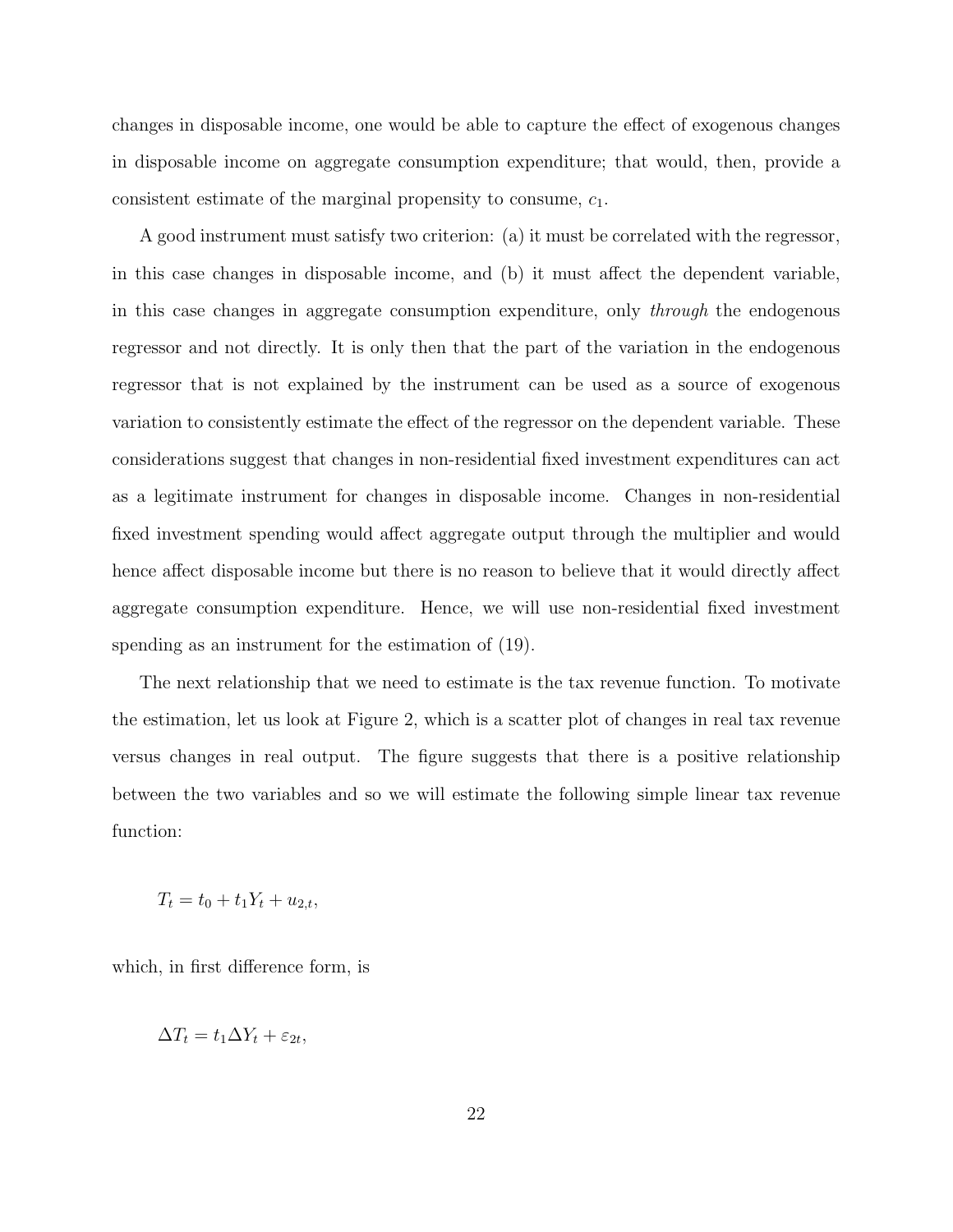where  $\Delta T_t = T_t - T_{t-1}$  is the first difference of real tax revenues,  $\Delta Y_t = Y_t - Y_{t-1}$  is the first difference of real GDP,  $\varepsilon_{2t} = u_{2,t} - u_{2,t-1}$  and the parameter of interest is  $t_1$ , the marginal tax rate. To take account of possible delays in the effect of aggregate output on tax revenue, we also include a lagged independent variable in the regression equation; hence, we estimate the following:

$$
\Delta T_t = t_1 \Delta Y_t + t_2 \Delta Y_{t-1} + \varepsilon_{2,t}.\tag{20}
$$



Figure 2: Change in Tax Revenue versus Change in Output

Estimating (20) by OLS runs into the same problems as the consumption function: simultaneous causation leading to endogeneity. While it is obvious that changes in aggregate output will affect the tax revenue, it is equally true that changes in taxes will affect aggregate output through its effect on aggregate demand via changes in disposable income. We can,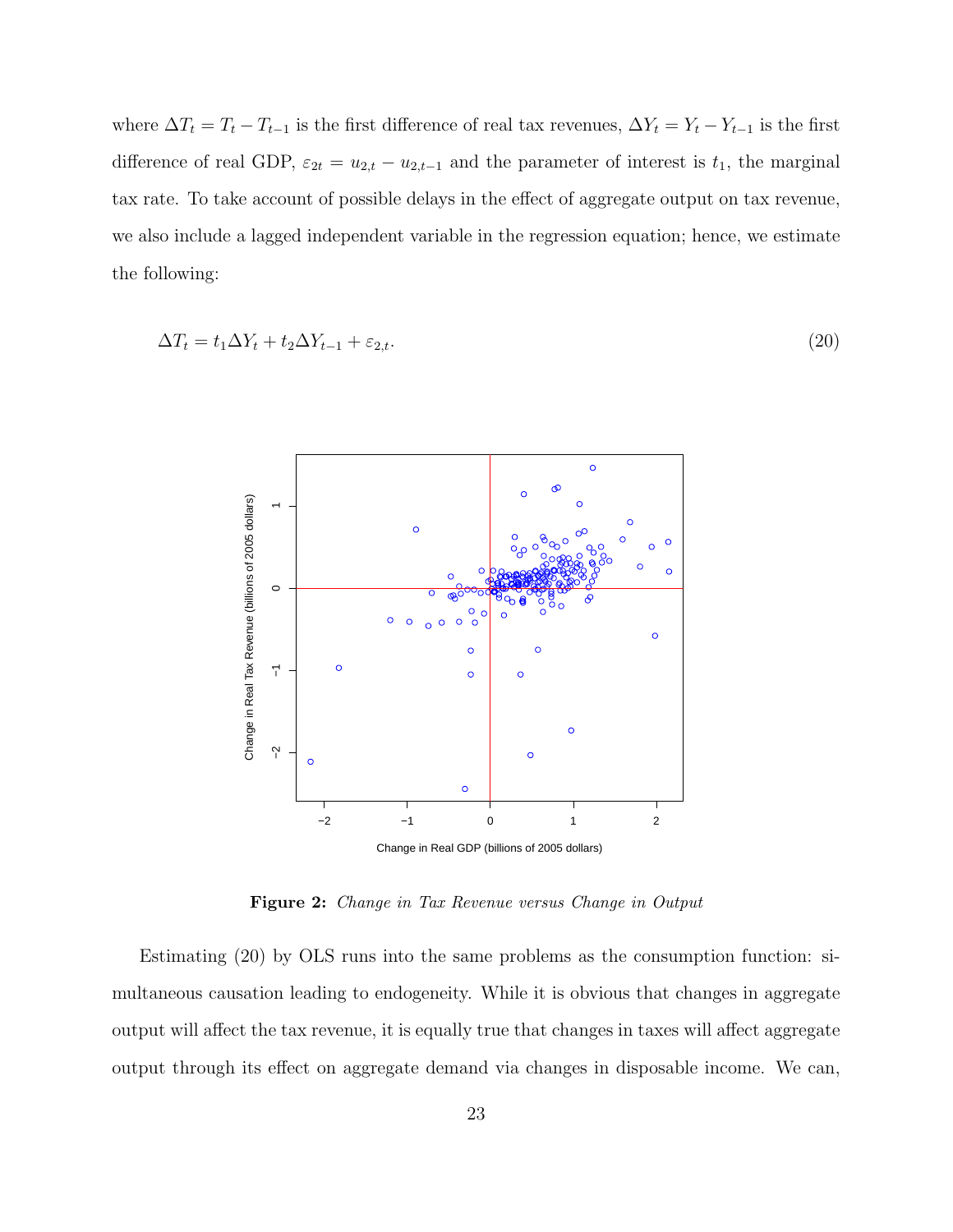as before, deal with the problem of consistent estimation of  $t_1$  by using IV regression. We can use changes in government defence expenditure as an instrument for changes in aggregate output: while changes in defence expenditures of the government will affect aggregate output through its effect on aggregate demand, it can be reasonably expected that changes in defence expenditures of the government will not directly impact changes in aggregate tax revenues.

Next, we will estimate the following linear specification of an aggregate investment function:

$$
I_t = b_0 + b_1 Y_t + b_2 i_t + u_{3,t},
$$

which, in first difference form, is

$$
\Delta I_t = b_1 \Delta Y_t + b_2 \Delta i_t + \varepsilon_{3t},\tag{21}
$$

where  $\Delta I_t = I_t - I_{t-1}$  is the first difference of real aggregate private investment expenditure,  $\Delta Y_t = Y_t - Y_{t-1}$  is the first difference of real GDP,  $\Delta i_t = i_t - i_{t-1}$  is the first difference of a long-term interest rate,  $\varepsilon_{3t} = u_{3,t} - u_{3,t-1}$  and the parameters of interest are  $b_1$  and  $b_2$ .

Just as in the case of the consumption function, estimating the parameters in (21) cannot use OLS because of problems of endogeneity; both the regressors are likely to be endogenous because of two-way causation. While it is obvious that changes in aggregate output (acting as a proxy for aggregate sales) and changes in the interest rate (acting as a measure for the cost of finance) affects aggregate investment expenditure, it is also the case that causation might run the other way too. Changes in aggregate investment expenditures are likely to impact aggregate output through the multiplier; similarly, changes in aggregate investment expenditure might affect market interest rates when large parts of investment expenditures are debt-financed, as is typical in capitalist countries. Hence, we need to use instruments for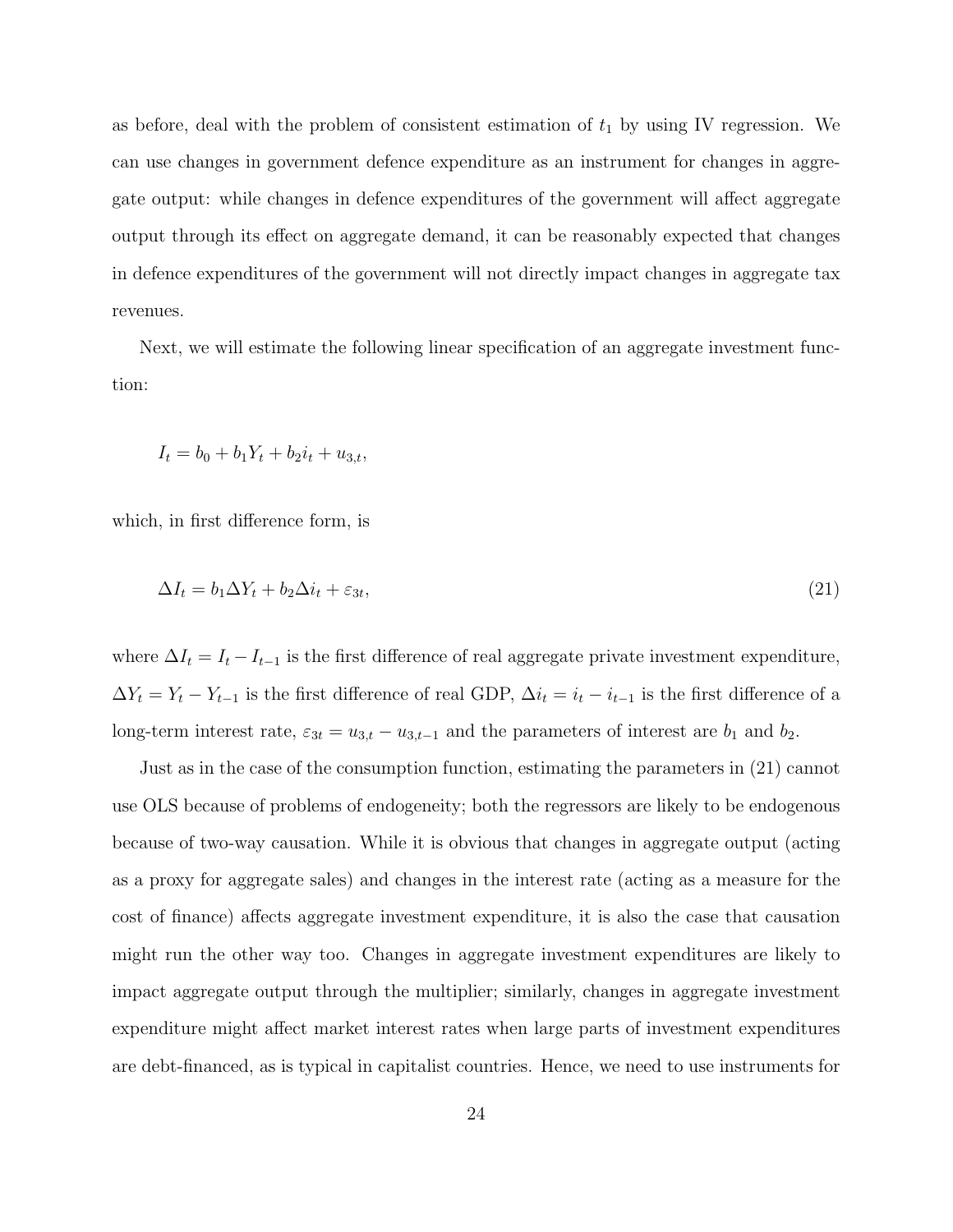both the regressors in (21).

Two instruments suggest themselves naturally, change in consumption expenditure as an instrument for change in aggregate output and change in narrow money  $(M1)$  as an instrument for the change in interest rate. Changes in aggregate consumption expenditure will affect the aggregate output through the multiplier but can be expected not to have any direct impact on aggregate investment expenditure. Similarly, changes in M1 will affect the interest rate by affecting the tightness of the money market, but it can be expected not to directly affect aggregate investment expenditure, i.e., changes in narrow money will affect aggregate investment expenditure only through the channel of market interest rates.

#### 6.2 Data and Estimates

Estimation of (19), (21) and (20) uses macroeconomic data for the US economy at quarterly frequency obtained from the Bureau of Economic Analysis and the Federal Reserve Bank of St. Louis; more details of the data are provided in an appendix. Table 1 summarises estimation results using both OLS and the method of two-stage least squares (2SLS) for two separate, but overlapping, time periods: 1959 − 2009 and 1974 − 2009. The separate focus on these two time periods is motivated by the well-known fact that the US economy entered a slow-growth regime when compared to the 25 years following the second world war, often referred to as the Golden Age of capitalism. Since the paradox of thrift might be expected to operate more strongly during periods of stagnation of capitalist economies, it will be instructive to study the sub-period,  $1974 - 2009$ , separately.

All the estimates have expected signs except the one for  $b_2$ , but the estimate of  $b_2$ , using IV regression, is not statistically significantly different from zero. The statistically significant 2SLS estimates of the parameters have straightforward interpretations. Since for the period 1959 − 2009,  $\hat{c}_1 = 0.607$ , it means that every dollar increase in disposable income leads to an increase in aggregate consumption expenditure by 61 cents; a similar scenario obtains in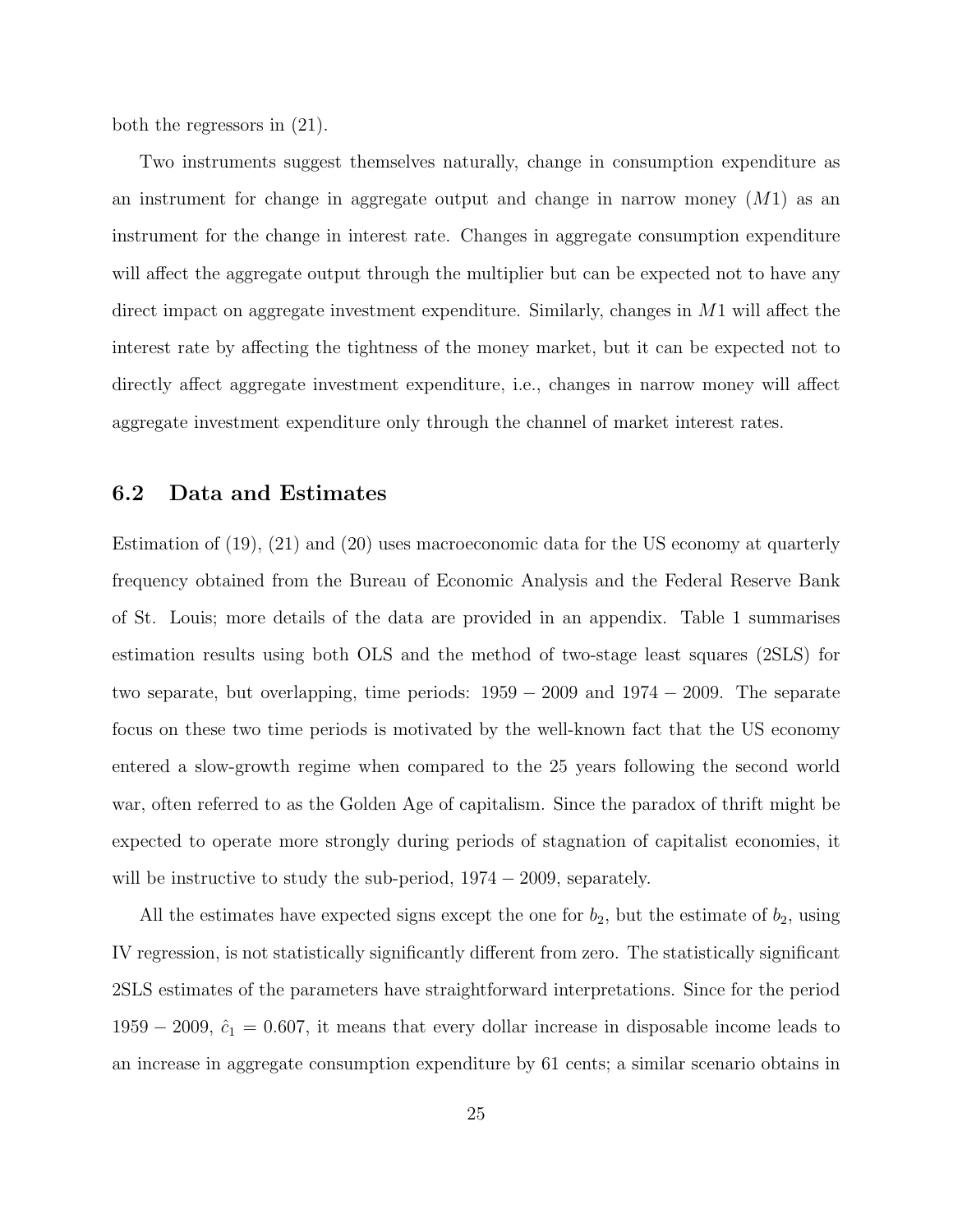the sub-period, 1974 – 2009 too. Moving to the tax revenue function we see that  $\hat{t}_1 = 0.238$ for the period  $1959 - 2009$  and  $\hat{t}_1 = 0.227$  in the sub-period; this means that every dollar increase in aggregate output leads to about 24 cents in increased tax revenues for both periods. We see that the investment function displays the main change in the estimates for the two periods. Since  $b_1 = 0.209$  for the period 1959−2009, this implies that for every dollar increase in aggregate output, aggregate investment expenditures increase by about 21 cents. The corresponding estimate for the sub-period  $1974 - 2009$  is  $\hat{b}_1 = 0.254$ ; hence, aggregate investment expenditure is about 20% more responsive to changes in aggregate output in the sub-period of slow growth. The fact that  $\hat{b}_2$  is not statistically significant from zero in both the time periods implies that the interest elasticity of investment expenditures is negligible.

#### 6.3 Testing for the Paradox of Thrift

Using 2SLS estimates of the crucial parameters reported in Table 1, we can devise statistical tests of Propositions 5 and Proposition 6. But we will restrict ourselves to only testing Proposition 6; this is because of two reasons. One, endogenous money captured by the Central Bank setting interest rates is more realistic and in line with evidence about how the Fed actually operates in practice. Second, note that the main difference in the conditions for Propositions 5 and 6 arise from the term involving  $b_2$ , the effect of interest rates on investment expenditure; but Table 1 shows that the estimate of  $b_2$  is not statistically significantly different from zero. Hence, we can restrict ourselves to Proposition 6.

Since the estimate of  $b_2$  is not statistically different from zero, terms involving  $b_2$  can be safely ignored. This implies that the parameters in the money demand function, which give an idea of the elasticity of money demand both with respect to income and interest rates, are not required for our analysis; that is why we did not estimate the money demand function. Of course, there is a large literature which deals with the estimation of money demand functions and we could have drawn on the results emerging from that literature if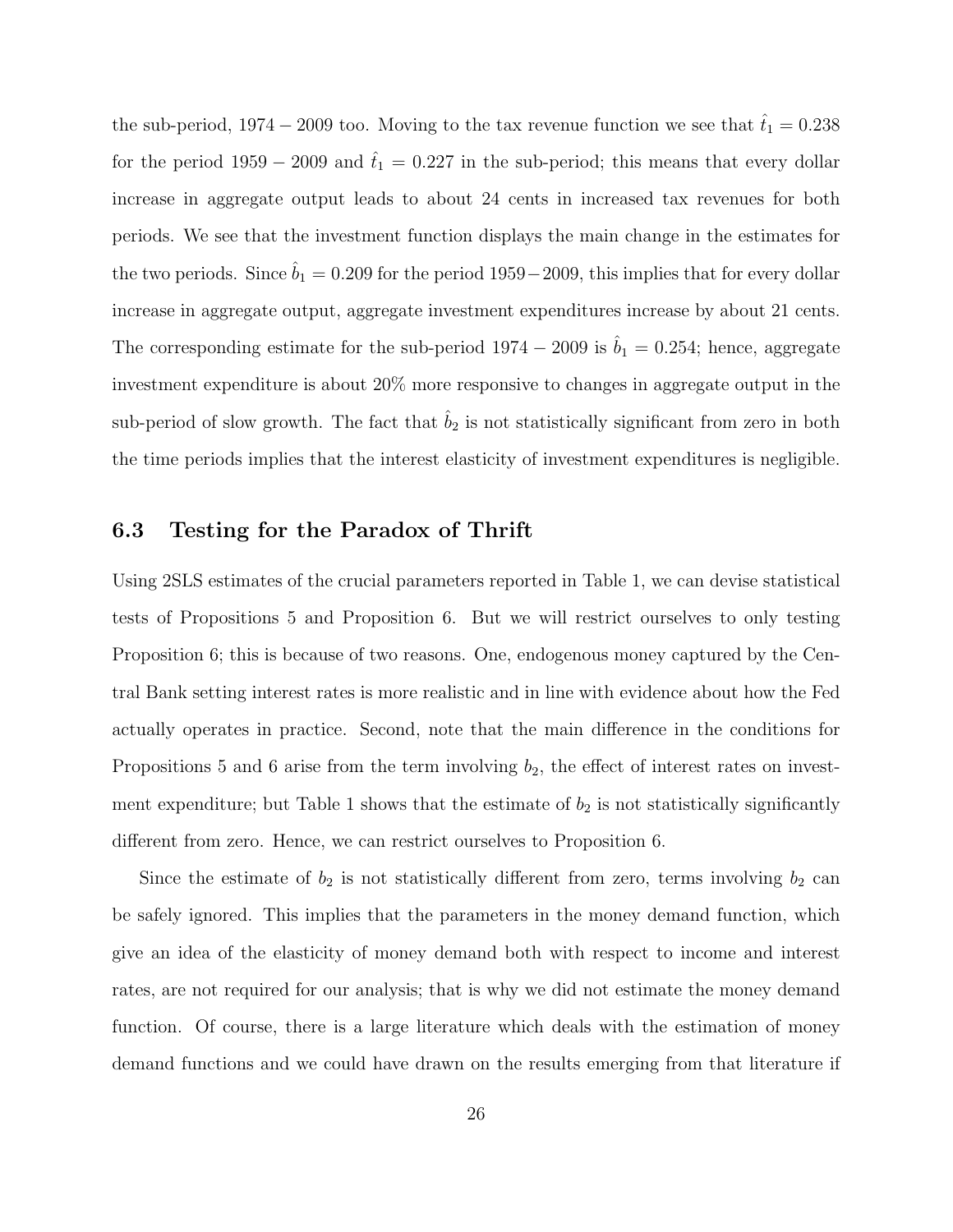we had needed to; for a recent and innovative method of estimation see Bae and de Jong (2007), and for a review of the literature see Sriram (2001).

Note that the condition in Proposition 6 is the following:  $t_1 \leq b_1 \leq 1 - c_1 + c_1t_1$ . Since economic theory suggests that  $c_1 > 0$  and  $t_1 > 0$ , the condition will be satisfied as long as we have:  $t_1 \leq b_1 \leq 1 - c_1$ . We can break this into two inequalities:  $0 \leq b_1 - t_1$  and  $b_1 + c_1 - 1 \leq 0$ . Hence, the first hypothesis test emerges as:

$$
H_0: b_1 - t_1 = 0; H_1: b_1 - t_1 > 0;
$$
\n<sup>(22)</sup>

and the second hypothesis test becomes

$$
H_0: b_1 + c_1 - 1 = 0; H_1: b_1 + c_1 - 1 < 0. \tag{23}
$$

The test statistic for the hypothesis test in (22) is

$$
T_1 = \frac{\hat{b}_1 - \hat{t}_1}{\sqrt{SE(\hat{b}_1)^2 + SE(\hat{t}_1)^2}},
$$

and under the null hypothesis  $H_0 : b_1 - t_1 = 0$ , it becomes

$$
T_1 = \frac{\hat{b}_1 - \hat{t}_1 - b_1 + t_1}{\sqrt{SE(\hat{b}_1)^2 + SE(\hat{t}_1)^2}},
$$

which, in large samples, is distributed as a standard normal random variable.

From the first panel in Table 1, we see that  $\hat{b}_1 < \hat{t}_1$ ; hence, there is no evidence, even weak, in favour of the alternative. Since we cannot reject the null in  $(22)$ , we need not even test the null in (23). Thus, the data seems to suggest that the paradox of thrift is not in operation in the linear representation of the US economy for the period from 1959 to 2009.

Basic economic theory suggests that the paradox of thrift has a higher probability to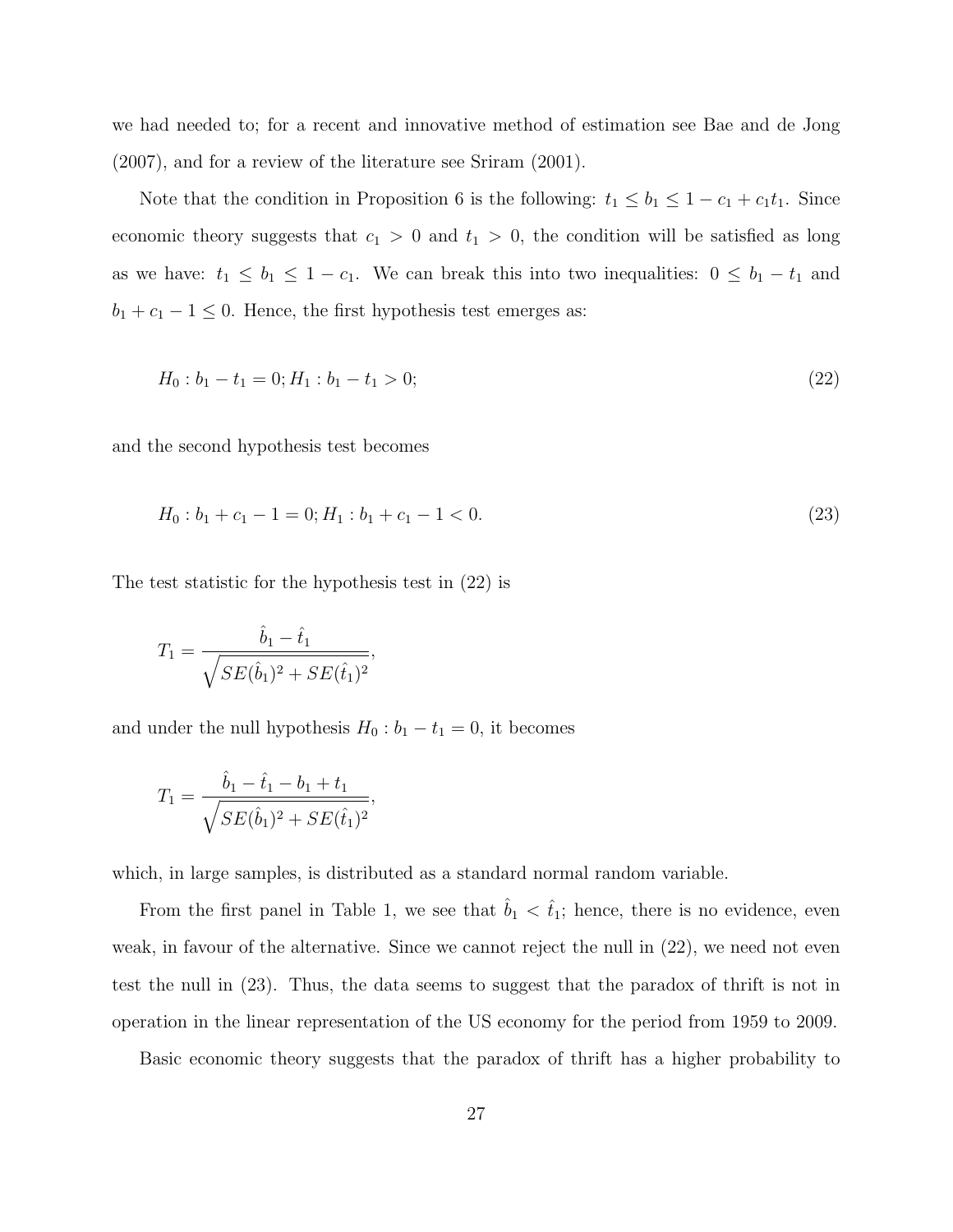be in operation when a capitalist economy is in a downturn. Since the period from 1974 onwards has been widely recognized as period of relative stagnation in the US economy, we would now like to carry out the same test for this sub-period. From the second panel Table 1 for the period 1974 – 2009, we see that  $\hat{b}_1 > \hat{t}_1$ ; so, there seems to be some evidence for the operation of the paradox of thrift. The actual value of  $T_1$ , in his case, is

$$
T_1^{act} = \frac{0.254 - 0.227}{\sqrt{0.099^2 + 0.080^2}} = 0.212.
$$

The test statistic has a positive value though it is not large enough to reject the null in favour of the alternative; compared to the situation in the period 1959 − 2009, of course this provides stronger support for the possibility that  $0 \leq b_1 - t_1$ . We can at least claim that the evidence does not lend support to the hypothesis that  $\hat{b}_1 < \hat{t}_1$ ; since  $\hat{b}_1 = \hat{t}_1$  is compatible with the operation of the paradox of thrift, we will now test the other half of the condition, namely (23). The test statistic is

$$
T_2 = \frac{\hat{b}_1 + \hat{c}_1 - 1}{\sqrt{SE(\hat{b}_1)^2 + SE(\hat{c}_1)^2}},
$$

and under the null hypothesis  $H_0 : b_1 - t_1 = 0$ , it becomes

$$
T_1 = \frac{\hat{b}_1 + \hat{c}_1 - 1 - b_1 - c_1 + 1}{\sqrt{SE(\hat{b}_1)^2 + SE(\hat{c}_1)^2}},
$$

which, in large samples, is distributed as a standard normal random variable. The actual value of the test statistic for the period  $1974 - 2009$  is

$$
T_4^{act} = \frac{0.254 + 0.604 - 1}{\sqrt{0.099^2 + 0.060^2}} = -1.226,
$$

which corresponds to a p-value of 0.11. Together with the fact that we have evidence for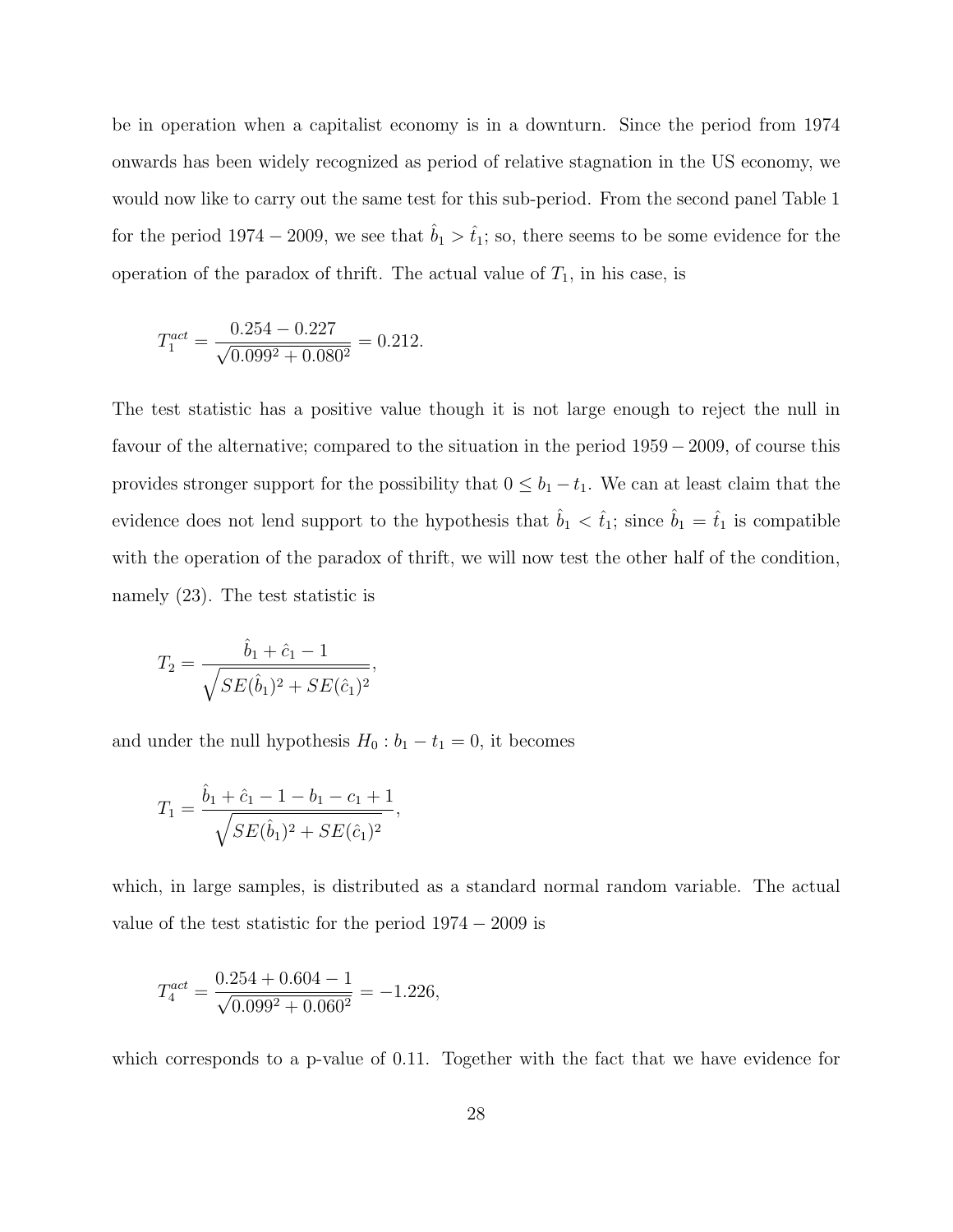$\hat{b}_1 = \hat{t}_1$ , this suggests that the paradox of thrift is in operation during the period 1974−2009.

## 6.4 Testing for Crowding-in of Private Investment

We can devise a statistical test for Proposition 7 and 8 in an exactly similar manner. For the same two reasons that we stated earlier, we can restrict ourselves to Proposition 8 only.

Note that the condition in Proposition8 is the following:  $0 < b_1 < 1 - c_1 + c_1t_1$ . Since, as before, economic theory suggests that  $c_1 > 0$  and  $t_1 > 0$ , the condition will be satisfied as long as we have:  $0 < b_1 < 1 - c_1$ . We can break this into two inequalities:  $0 < b_1$  and  $b_1 + c_1 - 1 < 0$ . Hence, the first hypothesis test emerges as:

$$
H_0: b_1 = 0; H_1: b_1 > 0; \tag{24}
$$

and the second hypothesis test becomes

$$
H_0: b_1 + c_1 - 1 = 0; H_1: b_1 + c_1 - 1 < 0. \tag{25}
$$

The test statistic for the hypothesis test in (22) is

$$
T_3 = \frac{\hat{b}_1 - b_1}{SE(\hat{b}_1)},
$$

and under the null hypothesis  $H_0$ :  $b_1 = 0$  and in large samples, it is distributed as a standard normal random variable. From Table 1, we see that under the null hypothesis, the actual value of  $T_3$  is

$$
T_3^{act} = \frac{0.209}{0.043} = 4.86,
$$

which gives a p-value of 0.000; thus we can easily reject the null in favour of the alternative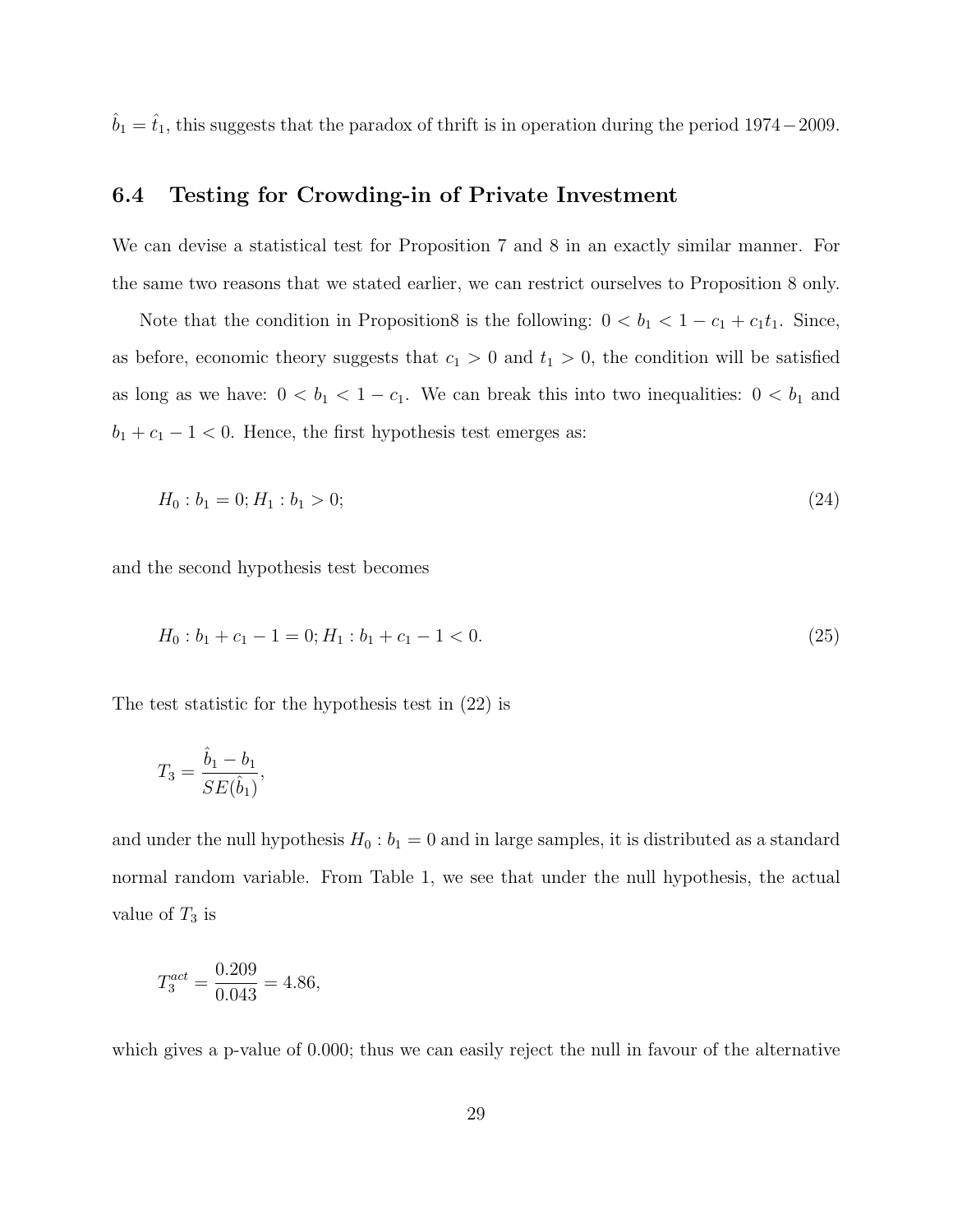in  $(24)$ . In a similar manner we can see that the test statistic for  $(25)$  is

$$
T_4 = \frac{\hat{b}_1 + \hat{c}_1 - 1}{\sqrt{SE(\hat{b}_1)^2 + SE(\hat{c}_1)^2}},
$$

and under the null,  $H_0: b_1 + c_1 - 1 = 0$ , it becomes

$$
T_4 = \frac{\hat{b}_1 + \hat{c}_1 - 1 - b_1 - c_1 + 1}{\sqrt{SE(\hat{b}_1)^2 + SE(\hat{c}_1)^2}},
$$

which is distributed as a normal random variable in large samples. Using parameter and standard error estimates from Table 1, we see that under the null hypothesis, the actual value of  $T_4$  is

$$
T_4^{act} = \frac{0.209 + 0.607 - 1}{\sqrt{0.043^2 + 0.052^2}} = -2.727,
$$

which gives a p-value of 0.003. This implies that we can reject the null hypothesis in both (24) and (25). Hence, if linear specifications of the consumption, investment and tax revenue functions are good approximations of aggregate macroeconomic reality, then the US economy provides strong evidence for the existence of crowding-in of private investment expenditure by government expenditure during the period 1959 − 2009.

## 7 Conclusion

The paradox of thrift refers to the phenomenon where aggregate savings in a capitalist economy declines despite efforts by consumers to reduce their consumption expenditures; crowding-in of private investment expenditure by government expenditures refer to the phenomenon whereby increases in government expenditures increases, rather than decrease,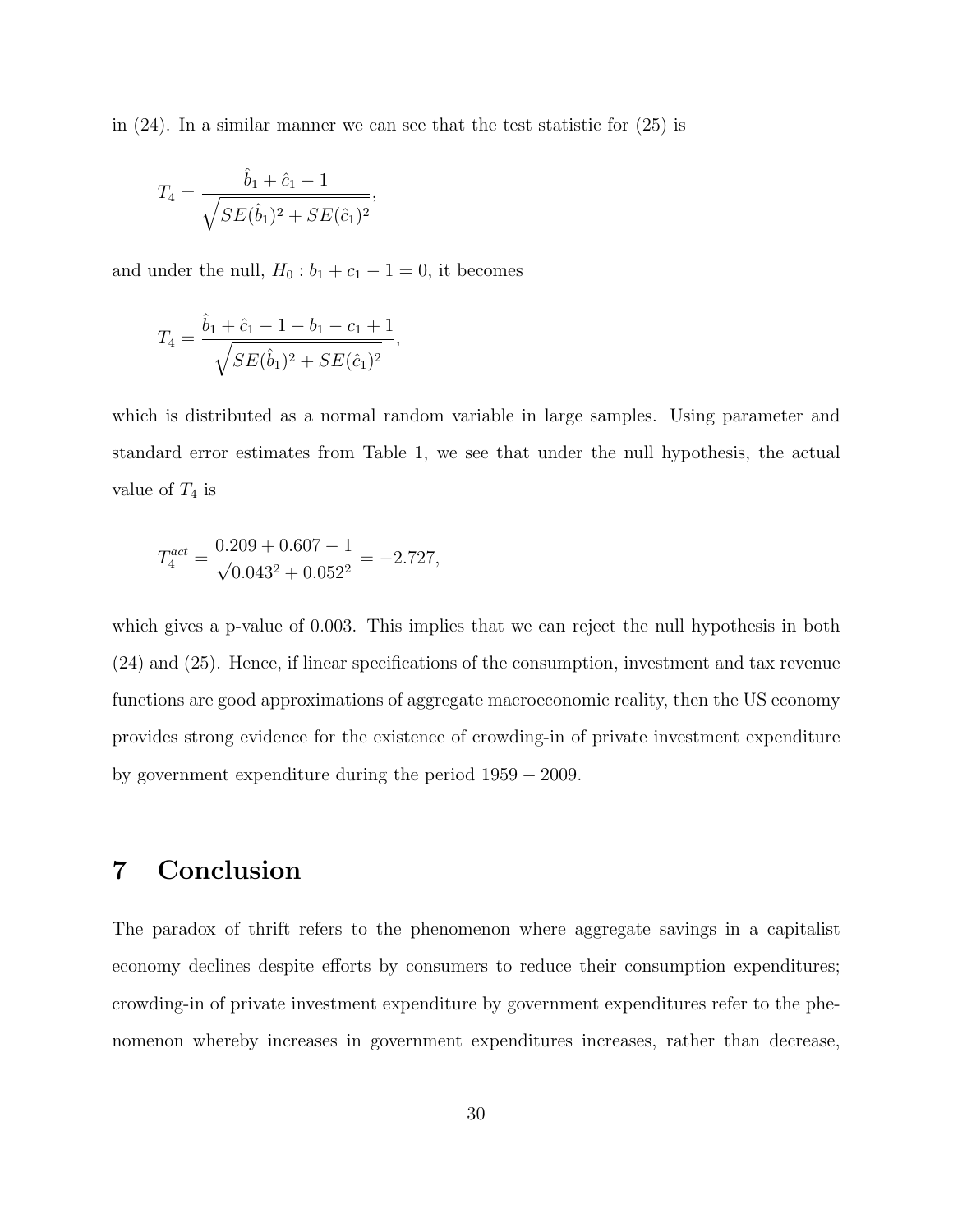Table 1: Estimation Results

|                                                                                                                                          | 1959-2009                      |                                                                                                                     |                                |          |
|------------------------------------------------------------------------------------------------------------------------------------------|--------------------------------|---------------------------------------------------------------------------------------------------------------------|--------------------------------|----------|
|                                                                                                                                          | <b>OLS</b>                     |                                                                                                                     | 2SLS                           |          |
| CONSUMPTION FUNCTION <sup>a</sup> $\hat{c}_1 = 0.525^d$<br>$(\Delta C_t = c_1 \Delta Y_{D,t} + c_2 \Delta Y_{D,t-1} + \varepsilon_{1t})$ | (0.041)                        |                                                                                                                     | $\hat{c}_1 = 0.607$<br>(0.052) |          |
| TAX REVENUE FUNCTION <sup>b</sup><br>$(\Delta T_t = t_1 \Delta Y_t + t_2 \Delta Y_{t-1} + \varepsilon_{2,t})$                            | $\hat{t}_1 = 0.263$<br>(0.037) |                                                                                                                     | $\hat{t}_1 = 0.238$<br>(0.062) |          |
| INVESTMENT FUNCTION <sup>c</sup><br>$(\Delta I_t = b_1 \Delta Y_t + b_2 \Delta i_t + \varepsilon_{3,t})$                                 |                                | $\hat{b}_1 = 0.381$ $\hat{b}_2 = 18.304$ $\hat{b}_1 = 0.209$ $\hat{b}_2 = 62.751$<br>$(0.029)$ $(5.957)$ $(0.043)$  |                                | (50.173) |
|                                                                                                                                          | 1974-2009                      |                                                                                                                     |                                |          |
|                                                                                                                                          | <b>OLS</b>                     |                                                                                                                     | 2SLS                           |          |
| CONSUMPTION FUNCTION <sup>a</sup><br>$(\Delta C_t = c_1 \Delta Y_{D,t} + c_2 \Delta Y_{D,t-1} + \varepsilon_{1t})$                       | $\hat{c}_1 = 0.512$<br>(0.049) |                                                                                                                     | $\hat{c}_1 = 0.604$<br>(0.060) |          |
| TAX REVENUE FUNCTION <sup>b</sup><br>$(\Delta T_t = t_1 \Delta Y_t + t_2 \Delta Y_{t-1} + \varepsilon_{2,t})$                            | $\hat{t}_1 = 0.272$<br>(0.046) |                                                                                                                     | $\hat{t}_1 = 0.227$<br>(0.080) |          |
| INVESTMENT FUNCTION <sup>c</sup><br>$(\Delta I_t = b_1 \Delta Y_t + b_2 \Delta i_t + \varepsilon_{3,t})$                                 | $b_1 = 0.390$                  | $\hat{b}_2 = 20.711 \quad \hat{b}_1 = 0.254 \quad \hat{b}_2 = 167.931$<br>$(0.036)$ $(7.189)$ $(0.099)$ $(139.930)$ |                                |          |

 $a$  Quarterly frequency; variables measured in billions of 2005 dollars; instrument is change in nonresidential fixed investment expenditure; summary statistics of the variables relevant for this regression is given in Table 2. The instrument relevance condition is checked using the F-statistic of the first stage regression.

 $<sup>b</sup>$  Quarterly frequency; variables measured in billions of 2005 dollars; instrument is change in total</sup> government defence expenditure and change in aggregate investment expenditure; summary statistics of the variables relevant for this regression is given in Table 3. The instrument relevance condition is checked using the F-statistic of the first stage regression.

 $c$  Quarterly frequency; variables measured in billions of 2005 chained dollars; instruments are changes in personal consumption expenditure and changes in narrow money; summary statistics of the variables relevant for this regression is given in Table 4.

 $d$  Hat quantities are estimates of the coefficients; standard errors appear in parentheses below the estimates.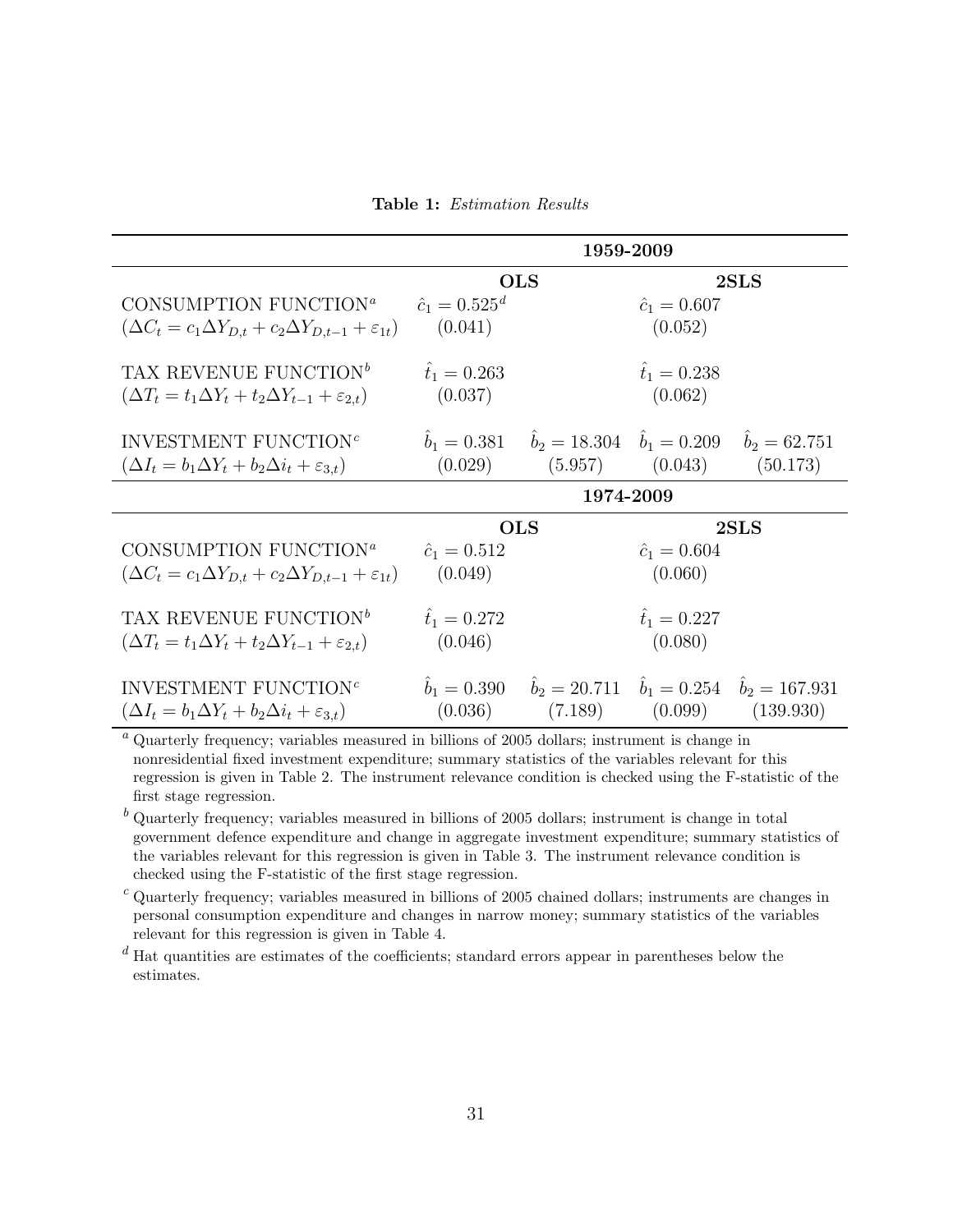private investment expenditures. Both these propositions are key results in the Keynesian analysis of short-run fluctuations of capitalist economies, and contrast the Keynesian from Monetarist and New Classical approaches. This paper has derived the conditions within a simple IS/LM model under which the paradox of thrift and crowding-in of private investment expenditures by government expenditures can occur; this exercise has been carried out both in the context of exogenous and endogenous money.

Using macroeconomic data from the US economy, this paper has also estimated the parameters of a set of linear behavioural equations - the consumption, investment and tax revenue function - using instrumental variables regression. These estimates were then used to test for the existence of the paradox of thrift and possibility of crowding-in of private investment expenditures. If the money supply is taken to be endogenous, as seems realistic, the estimates show that during the period 1974−2009, there is evidence for operation of the paradox of thrift; the evidence for the paradox of thrift is not there for the period 1959−2009. This is more or less what would be expected, given that the period since 1974 has been a period of relative stagnation of US capitalism and that the paradox of thrift is more likely to be in effect during periods of economic stagnation. When we understand the money supply process as being endogenous, the evidence also points to the strong crowding-in effect of private investment expenditure by government expenditure for the period 1959 − 2009.

This analysis can be extended in two separate directions. In this paper, we have ignored the role of expectations in the determination of short-run equilibrium; this is unrealistic and one possible direction to extend the analysis in this paper is to explicitly incorporate expectations into the picture. The other direction in which the analysis could be extended is to bring in open economy considerations into the story.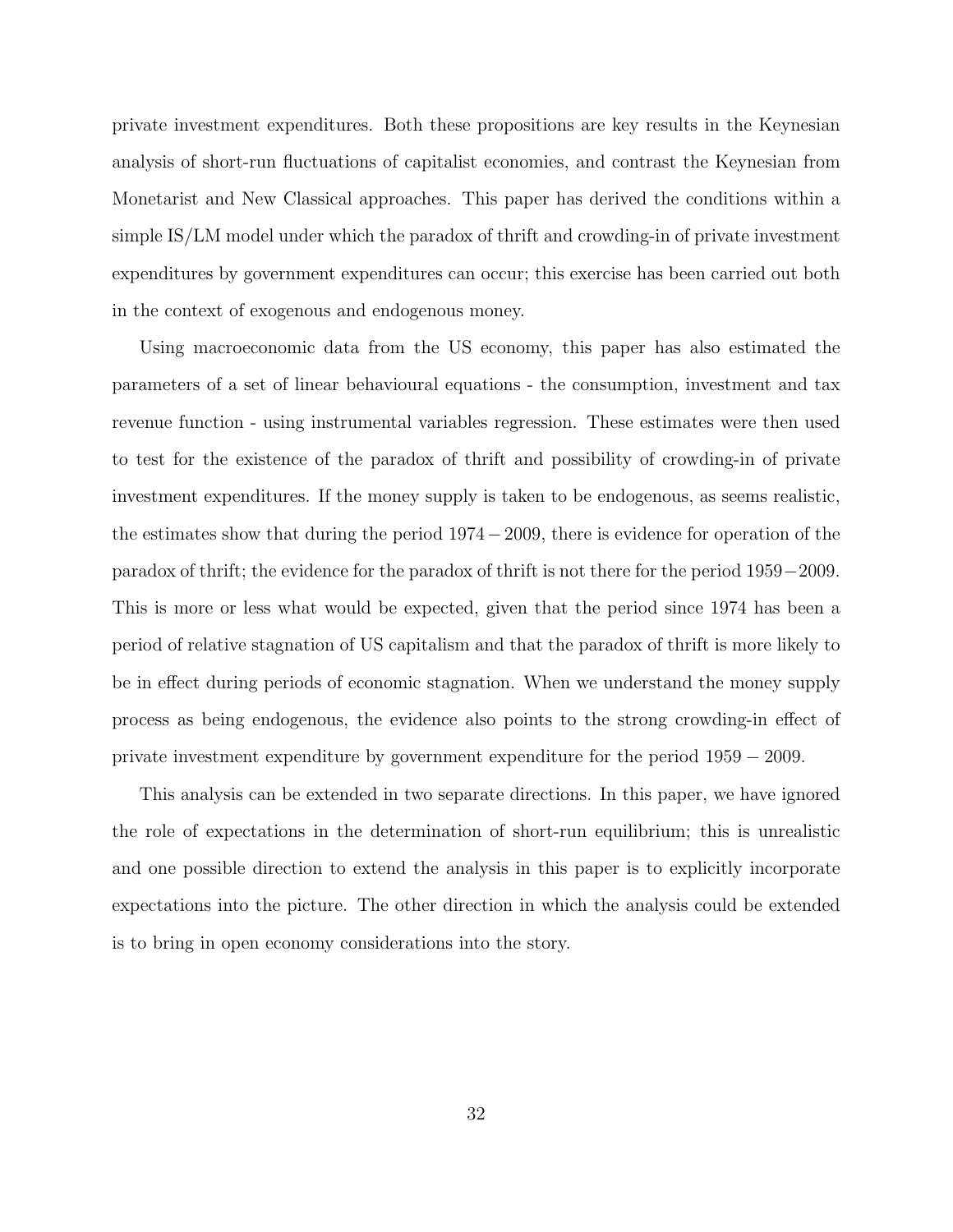## References

- [1] Argimon, I., Gonzalez-Paramo, J. M. and J. M. Roldan. (1997): "Evidence of Public Spending Crowding-out from a Panel of OECD countries," *Applied Economics*, 29, pp. 1001-1010.
- [2] Bae, Y. and R. de Jong. (2007): "Money Demand Function Estimation by Nonlinear Cointegration," Journal of Applied Econometrics, 22, pp. 767-793.
- [3] Barro, R. (1991): "A Cross-country Study of Growth, Saving and Government," in Bernheim and Shoven (eds.), National Saving and Economic Performance, pp. 271-301.
- [4] Bernheim, D. and J. Shoven. (1991): National Saving and Economic Performance, NBER. University of Chicago Press: Chicago.
- [5] Blanchard, O. (2008): Macroeconomics, Fifth edition. Prentice Hall: New York.
- [6] Blanchard, O. and R. Perotti. (2002): "An Empirical Characterization of the Dynamic Effects of Changes in Government Spending and Taxes on Output," Quarterly Journal of Economics, 117(4), pp. 1329-1368.
- [7] Easterly, W. and S. Rebelo. (1993): " Fiscal Policy and Economic Growth: An Empirical Investigation," Journal of Monetary Economics, 32, pp. 458-493.
- [8] Edelberg, W., Eichenbaum, M. and J. D. M. Fisher. (1999): "Understanding the Effects of a Shock to Government Purchases," Review of Economic Dynamics, 2, pp. 166-206.
- [9] Fatas, A. and I. Mihov. (2001): "The Effects of Fiscal Policy on Consumption and Employment: Theory and Evidence," CEPR Discussion Paper No. 2760.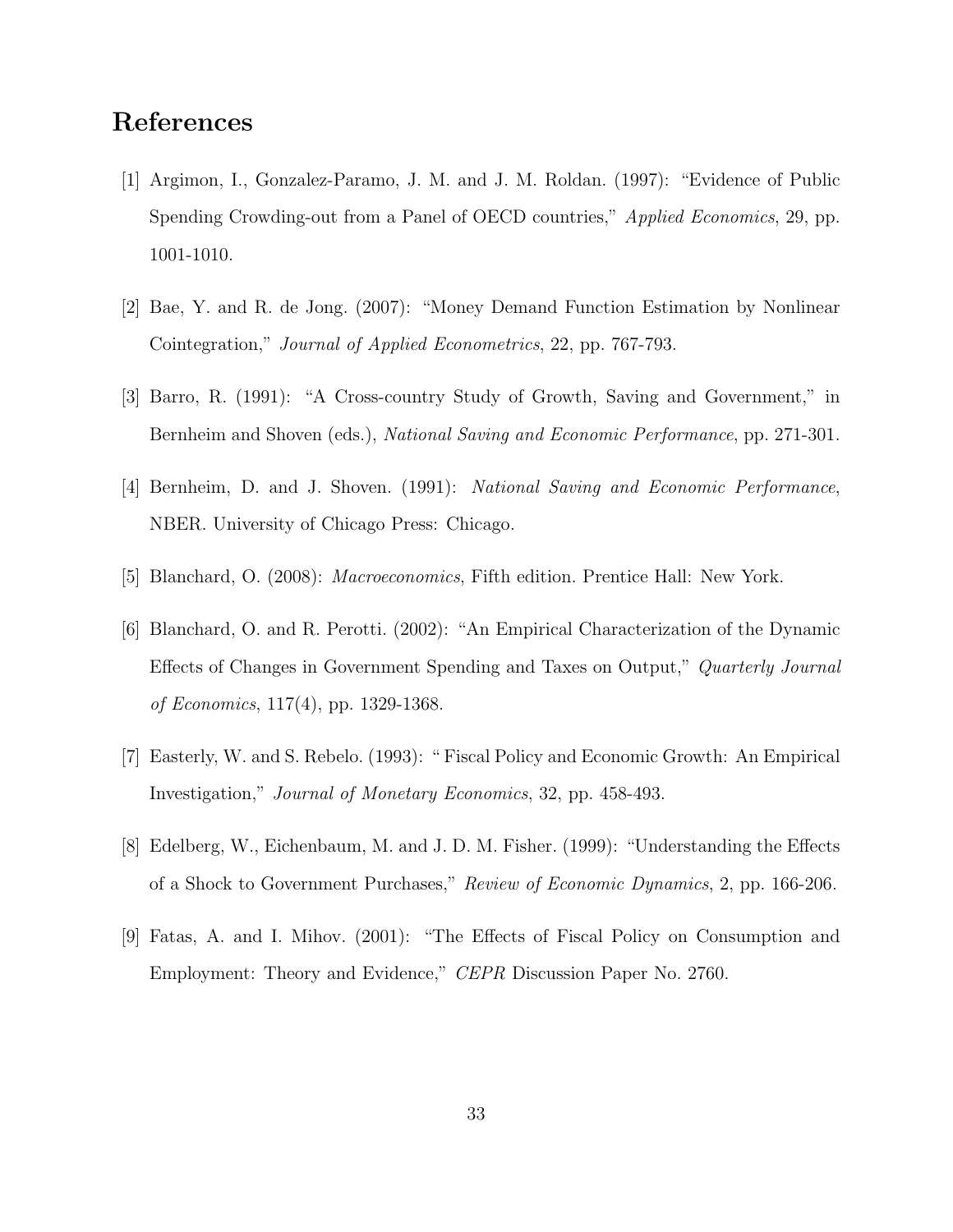- [10] Furceri, D. and R. M. Sousa. (2009): " The Impact of Government Spending on the Private Sector: Crowding-out versus Crowding-in Effects," Universidade do Minho, NIPE Working Paper, WP 6/2009.
- [11] Keynes, J. M. (1964): The General Theory of Employment, Interest and Money. Harcourt, Brace & World, Inc.: New York.
- [12] Mountford, A. and H. Uhlig. (2005): "What are the Effects of Fiscal Policy Shocks," Humboldt-Universitat zu Berlin Working Paper SFB No. 649.
- [13] Palley, T. (2002): "Endogenous MOney: What It Is and Why It Matters," Metroeconomica, 53(2), pp.152-180.
- [14] Perotti, R. (2004): " Estimating the Effects of Fiscal Policy in OECD countries," University of Bocconi, Working Paper No. 276.
- [15] Spencer, R. W. and W.P. Yohe. (1970): "The "Crowding Out" of Private Expenditures by Fiscal Policy Actions," The Federal Reserve Bank of of St. Louis Review, October, pp. 12-24.
- [16] Sriram, S. S. (2001): "A Survey of Recent Empirical Money Demand Studies," IMF Staff Papers, 47(3).

## Appendix

The basic data for this analysis has been taken from two sources: the US Bureau of Economic Analysis (BEA) and the Federal Reserve Board of St. Louis.

• Consumption function: For estimation of the marginal propensity to consume in (19), the following three data series, at quarterly frequency, have been used: aggregate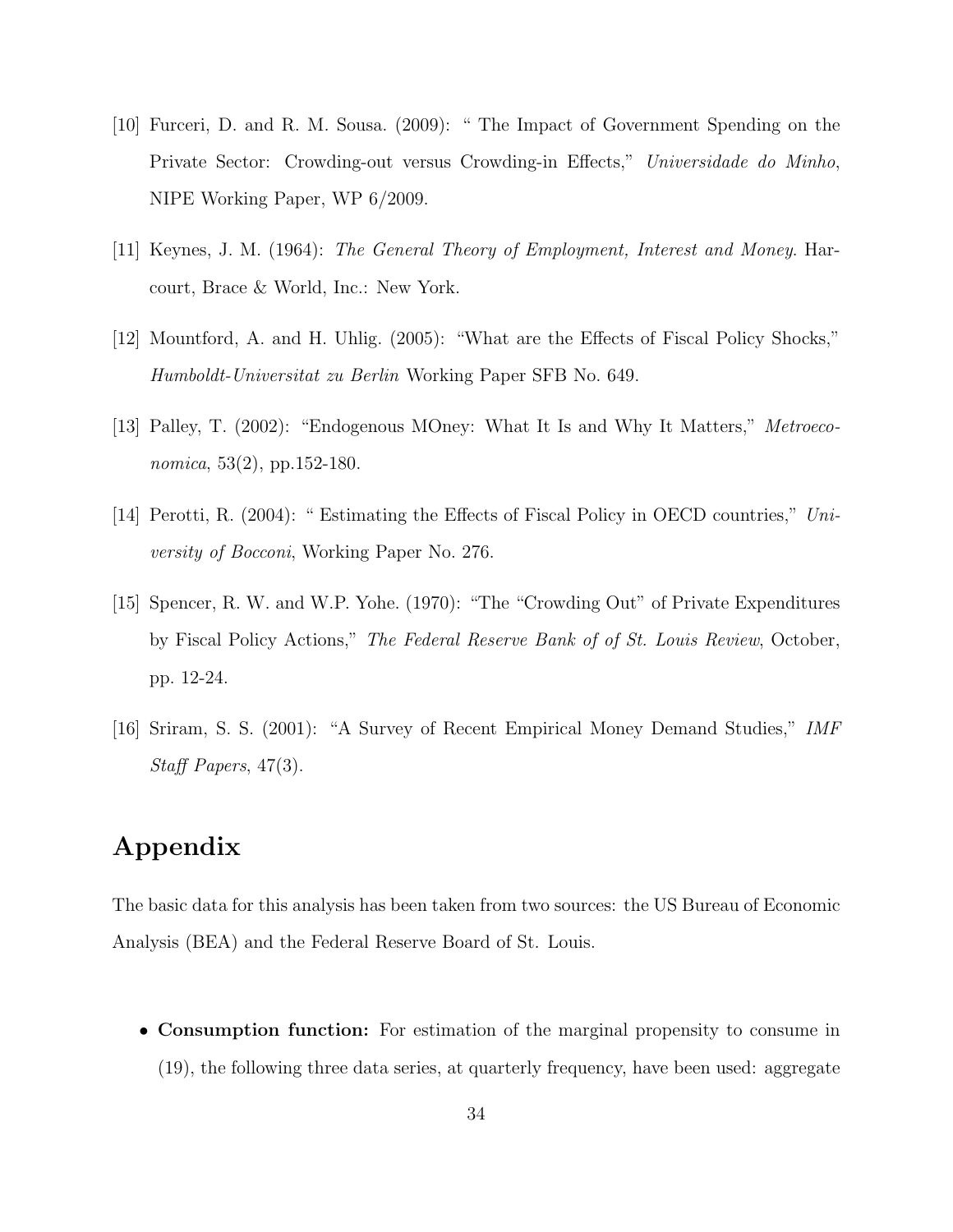real consumption expenditure, real disposable income and aggregate real investment expenditure; the data series runs from  $1959 : Q1$  to  $2009 : Q2$ . The nominal consumption expenditure and nominal investment expenditure series is taken from NIPA Table 1.1.5 from the website of the U.S. Bureau of Economic Analysis (BEA); the data for the GDP deflator is taken from NIPA Table 1.1.9 of the BEA. Real quantities are obtained by dividing corresponding nominal quantities by the GDP deflator. Summary statistics and results of the augmented Dickey-Fuller unit root tests have been reported in Table 2. Results of the unit root tests show that the presence of unit roots cannot be rejected; hence the difference specification of the regression equation is justified.

- Tax revenue function: For estimating the marginal tax change due to a change in aggregate output in (20), the following five data series, at quarterly frequency, have been used: real tax revenue, real GDP, real investment expenditure and real defence expenditure of the government, the GDP deflator; the data series runs from 1959 : Q1 to 2009 : Q2. Nominal tax revenue data is taken from NIPA Table 3.1 of the BEA; nominal GDP, investment and defence expenditure data is taken from NIPA Table 1.1.5; the data for the GDP deflator is taken from NIPA Table 1.1.9 of the BEA. Real quantities are obtained by dividing corresponding nominal quantities by the GDP deflator. Summary statistics and results of the augmented Dickey-Fuller unit root tests have been reported in Table 3. Results of the unit root tests show that the presence of unit roots cannot be rejected at the 1 percent significance level for any of the variables; hence the difference specification of the regression equation is justified.
- Investment function: For estimation of the parameters of the investment function in (21), the following five data series, again at quarterly frequency, have been used: real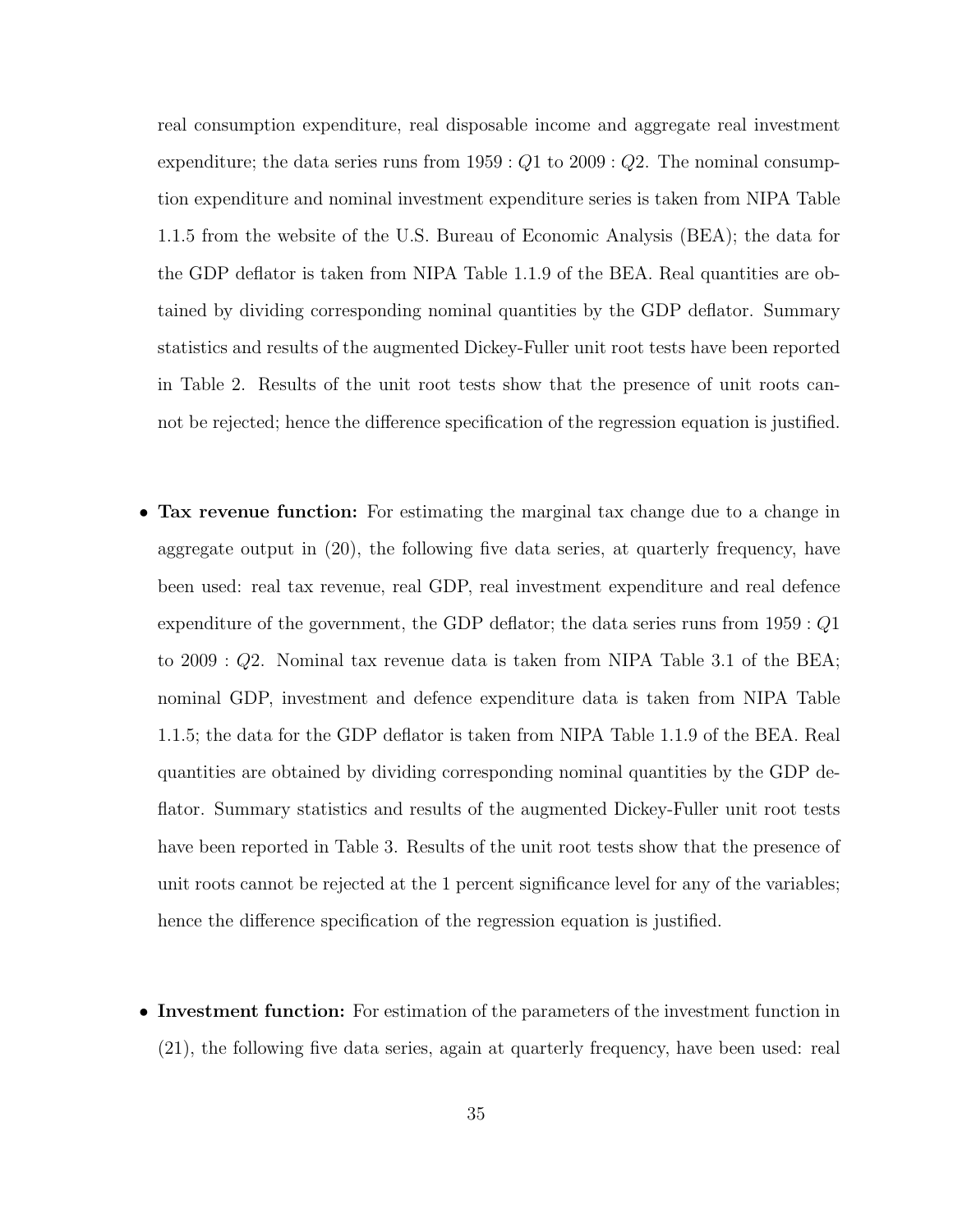|                          | $DF-Stat^a$ |       | Median Std Dev | N   |
|--------------------------|-------------|-------|----------------|-----|
| CONSUMPTION <sup>b</sup> | $-1.751$    | 41.39 | 23.33          | 202 |
|                          | (0.681)     |       |                |     |
| DISPOSABLE INCOME        | $-1.145$    | 47.67 | 24.43          | 202 |
|                          | (0.913)     |       |                |     |
| <b>INVESTMENT</b>        | $-1.489$    | 2.53  | 0.88           | 202 |
|                          | (0.789)     |       |                |     |

Table 2: Consumption Function: Summary Statistics and ADF Unit Root Test (1959 − 2009)

 $a$  Null hypothesis: time series has unit root; p-values in parentheses.

 $<sup>b</sup>$  All variables are measured in 2005 dollars.</sup>

GDP, real consumption expenditure, real investment expenditure, the AAA corporate bond yield, and the stock of narrow money  $(M1)$ ; the data series runs from  $1959:Q1$ to 2009 : Q2. Data for real GDP, consumption, and investment are taken from NIPA Table 1.1.6 and are measured in 2005 chained dollars; the AAA corporate bond yield and the stock of narrow money is taken from the website of the Federal Reserve Bank of St. Louis. Summary statistics and results of the augmented Dickey-Fuller unit root tests have been reported in Table 4. Results of the unit root tests show that the presence of unit roots cannot be rejected; hence the difference specification of the regression equation is justified.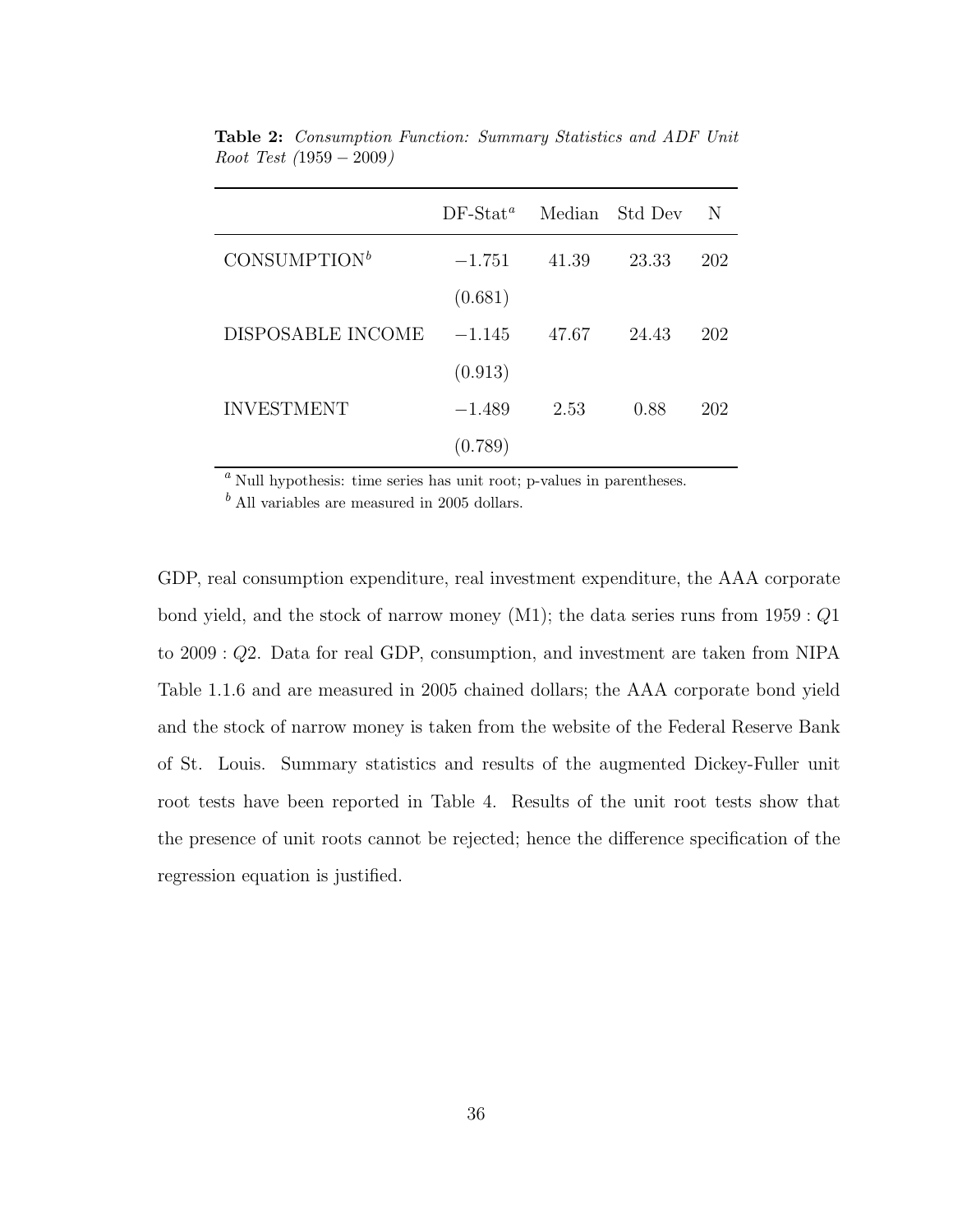|                               | $DF-Stat^a$ | Median | Std Dev | N   |
|-------------------------------|-------------|--------|---------|-----|
| REAL TAX REVENUE <sup>b</sup> | $-3.690$    | 12.78  | 6.28    | 202 |
|                               | (0.026)     |        |         |     |
| REAL GDP                      | $-1.784$    | 65.04  | 31.97   | 202 |
|                               | (0.667)     |        |         |     |
| REAL DEFENCE EXPENDITURE      | $-2.297$    | 4.09   | 1.03    | 202 |
|                               | (0.452)     |        |         |     |
| REAL INVESTMENT               | $-2.559$    | 11.19  | 5.25    | 202 |
|                               | (0.342)     |        |         |     |

Table 3: Tax Function: Summary Statistics and ADF Unit Root Tests (1959 − 2009)

 $a$  Null hypothesis: time series has unit root; p-values in parentheses.

 $<sup>b</sup>$  All variables measured in 2005 dollars.</sup>